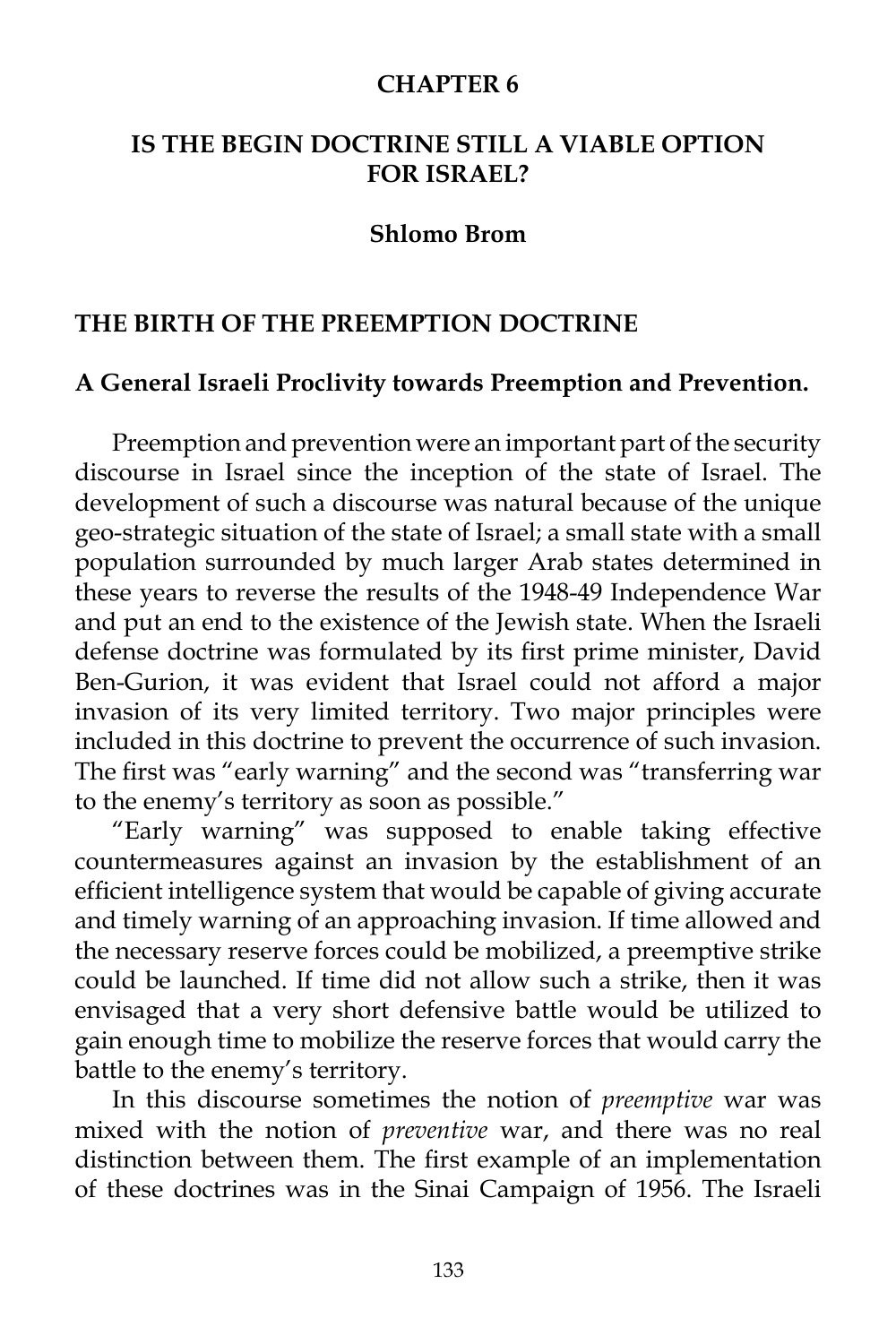leadership that was following the large weapons deals of Egypt in the Soviet Union and the Eastern Block suspected that these weapons deals served as preparation for an approaching Egyptian strike against Israel. They also decided to exploit the conflict that developed between Egypt and France and the United Kingdom (UK) following the nationalization of the Suez Canal; Israel formed an alliance with France and the UK that led to an attack on Egypt by the three powers. From the point of view of Israel, this operation was highly successful. It led to the de-facto demilitarization of the Sinai Desert separating Israel from Egypt, to a stoppage of terrorist attacks from Egypt, and to a substantial improvement of Israel's strategic situation.

 In I967 the same scenario repeated itself, but this time with a more concrete threat. Egypt forced the United Nations (UN) peacekeeping force to leave the Sinai and deployed massive forces on Israel's border. This was interpreted by Israel as preparation for an all out attack. Israel preempted and attacked the Egyptian army in the Sinai before it had a chance to attack Israel. Once again, it was perceived that preemption saved Israel from an imminent threat to its existence.<sup>1</sup>

 In 1973 the government of Golda Meir considered a premptive strike when it had reliable information about the approaching Egyptian-Syrian attack but decided not to take this step because of concern for the possibility of political repercussions, coupled with too much confidence in the Israeli Defense Force's (IDF) capabilities.

 In 1982 Israel initiated the war in Lebanon. This war is very controversial in Israel because many Israelis were not convinced that it was really necessary. But its saliency for the understanding of Israel's security doctrine stems from the fact that the arguments of the supporters of the war, arguments that succeeded in convincing the Israeli cabinet to approve it, were based on the need to preempt the terrorist threat from Lebanon.

#### **Weapons of Mass Destruction and Preemption/Prevention.**

 Early in the Israeli preemption discourse, weapons of mass destruction (WMD) played an important role because, for Israel, such threats touch raw nerves. First, they roused holocaust memories. The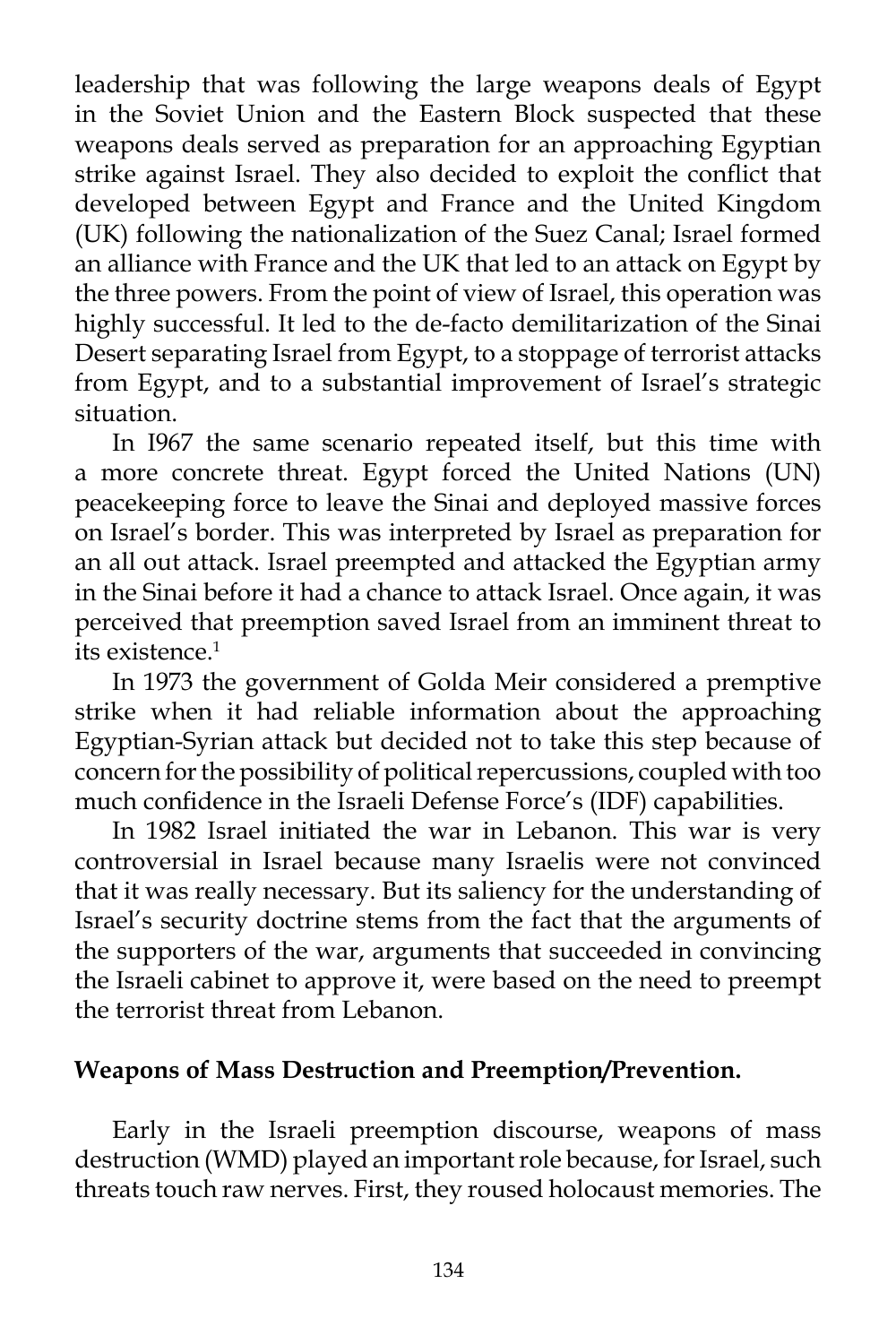Nazis tried to exterminate the Jews with the use of poisonous gas. The talk about chemical and biological weapons creates among Jews an association with the darkest time in Jewish history. At the same time, these weapons were posing an existential threat on a nation that was already highly aware of the opposition of its neighborhood to its existence. The first time these considerations played a major role was at the end of the 1950s, when Nasser's Egypt was leading the Arab opposition to the existence of Israel and initiated projects for the development and production of ballistic missiles and chemical weapons. For that purpose, German World War II scientists and engineers were mobilized by the Egyptians. They moved to Egypt and started to play a major role in these projects. German technology based firms were also used to supply components and technology for the Egyptian projects.<sup>2</sup>

 In the years 1960-64, Israel made a concerted effort to preempt the Egyptian missile project by a combination of covert action by the Israeli external intelligence agency, the Mossad, against the German personnel that were involved in the project, and political action aimed at the German government. In this framework the means adopted were covert assassination attempts and intimidation. The combination worked and eventually the German assistance stopped, leading to the collapse of the Egyptian indigenous program.<sup>3</sup>

 In the beginning of the 1970s, Saddam Hussein, already the defacto ruler of Iraq, initiated a military nuclear program. The Iraqis decided to get fissile material through the production of plutonium in a reactor and its separation. The plutonium producing reactor was procured from France in the framework of a nuclear cooperation agreement concluded in 1975. The separation instrumentation was acquired in Italy.

 Aware of the Iraqi program, Begin's government decided to preempt it by preventing the construction and operation of the French-built reactor. First, the well-proved combination of covert action and political action in France was attempted, but it failed to stop the project. Israeli agents succeeded in sabotaging the core of the reactor while it was stored in France prior to its shipment to Iraq. That only delayed the shipment, and the French government refused to acknowledge the real nature of the Iraqi project and stop French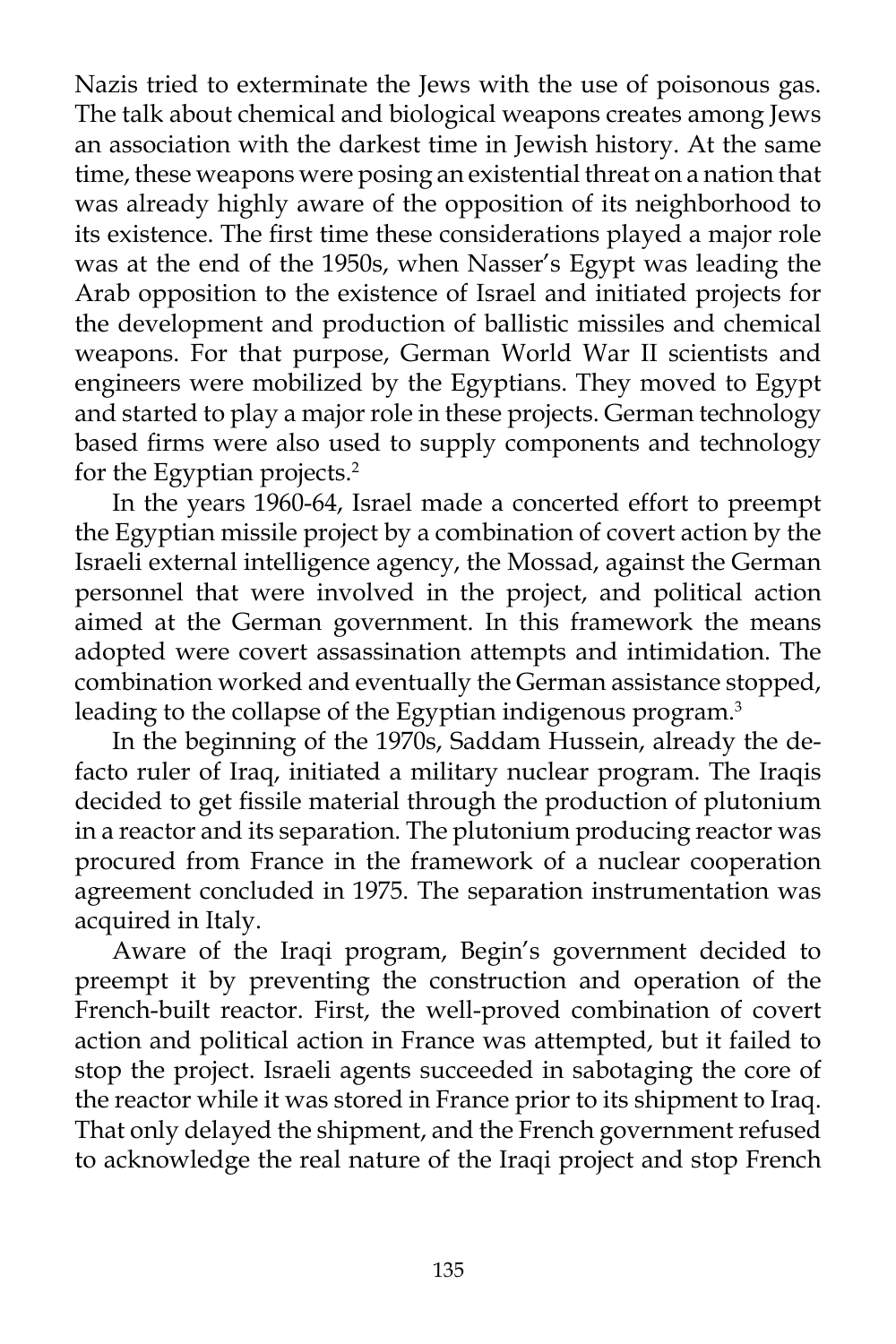involvement. In the next stage, Israel decided to attack the reactor and destroy it before it started operation. On June 7, 1981, eight Israeli F-16 aircraft attacked the Iraqi Osiraq reactor in Tuweitah, near Baghdad, and destroyed it completely.4

 At first, world opinion reaction to the attack was hostile. It was described as a violation of acceptable norms in international relations. The U.S. administration condemned the action and decided to suspend the supply of military aircraft to Israel. The UN Security Council condemned Israel for this action as well. Ten years later, after the war on Iraq and the exposure of the Iraqi military nuclear program by the UN Special Commission (UNSCOM), there was general recognition that the attack on Osiraq was justified.<sup>5</sup>

 While Israel chose to stop the above two programs by the use of force, either covertly or overtly, other ballistic missile programs and WMD programs were dealt with differently. The salient examples are:

- Egypt had an extensive chemical and biological weapons program from the end of the 1950s. Israel chose not to do any thing against this program.
- Syria initiated a chemical weapons program after the 1973 war. Once again, Israel chose not to act against this program. When Syria started a program for the indigenous production of ballistic missiles in the 1990s, the same approach was adopted.
- In 1981-83, Iraq, with the support of European companies, built a large scale facility for the production of chemical weapons at Al-Muthana, and nothing was done by Israel. The Iraqi missile production projects received the same Israeli attitude.<sup>6</sup>
- The most interesting example is that of the renewed Iraqi nuclear project after the destruction of Osiraq. This time, Iraq chose the track of enrichment of uranium for acquisition of military grade fissile material. Different methods were tested and developed; enrichment by gas centrifuges, electromagnetic isotope separation (EMIS), chemical enrichment, and gaseous uranium diffusion enrichment. In parallel, much work was invested in the technologies of the production of a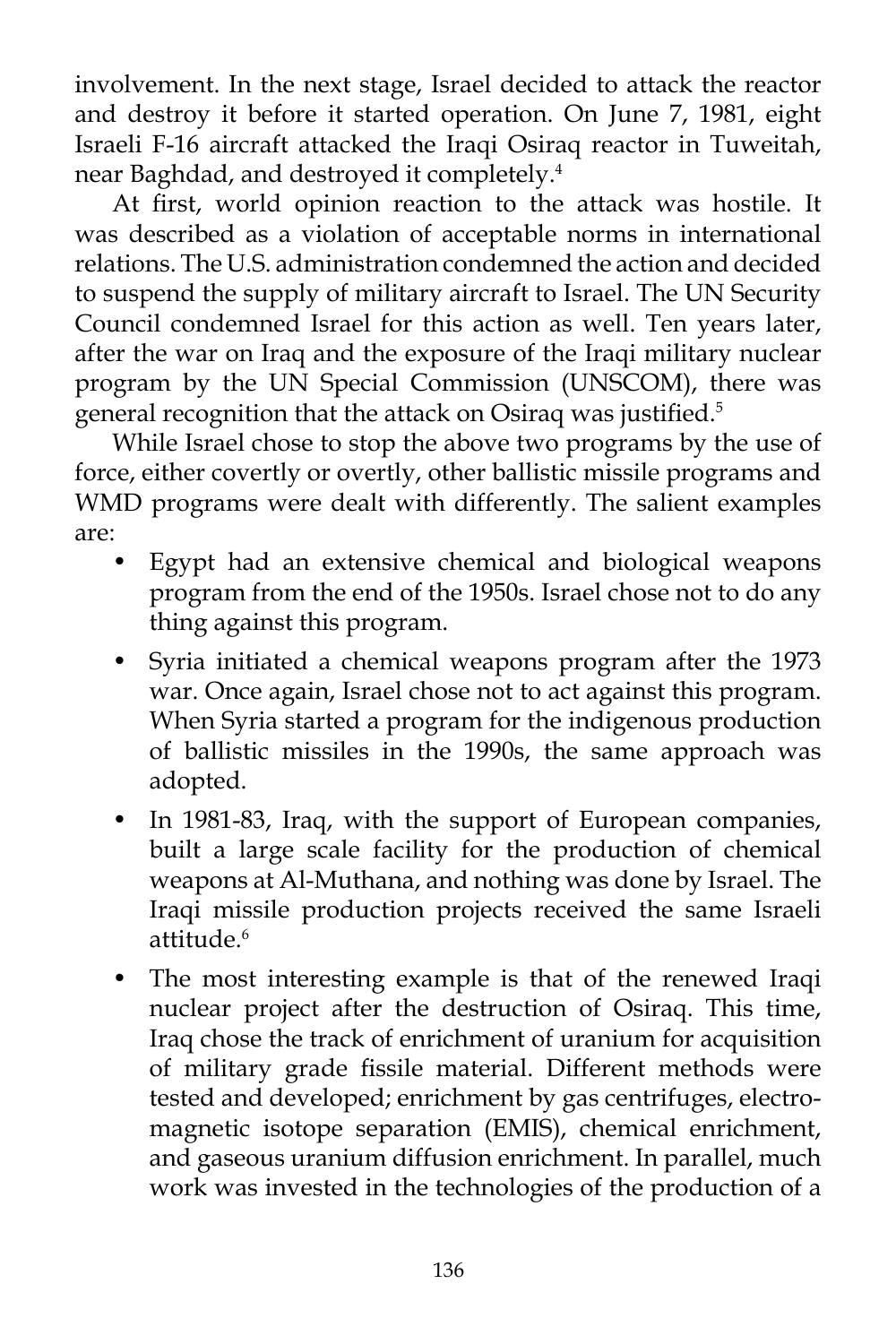warhead based on enriched uranium (explosives, electronics, and metallurgy). Israel had good information about important parts of these projects, but it choose, until the 1991 Gulf War, not to use force in any way and preferred to focus on political pressure directed at European governments to prevent assistance to the Iraqi program by companies that operated in these states, mainly, Germany, UK, Italy, and Switzerland.7

 • Israel also did not make any real attempt to stop the Pakistani nuclear program during the 1970s and 1980s, although it was perceived as an "Islamic bomb" and a threat to Israel.8 At the time, there were some rumors and suspicions that Israel was involved in acts against the Pakistani program, but they were never confirmed.

# **Developing a General Theory.**

 Following the Israeli attack on Osiraq, there was a tendency among researchers to propose that Israel had adopted a comprehensive and all encompassing preventive counterproliferation doctrine sometimes referred to as "the Begin Doctrine." This was based to a great extent on Israeli government statements. Shai Feldman, for example, describes how, in its June 9 announcement of Osiraq's destruction, Israel's government articulated its belief that, had Iraq's President Saddam Hussein acquired nuclear bombs, he would not have hesitated to drop them on Israeli cities and population centers. The Israeli government then went on to a general preventive doctrine: "under no circumstances would we allow the enemy to develop weapons of mass destruction against our nation; we will defend Israel's citizens, in time, with all the means at our disposal."<sup>9</sup> Feldman adds that this theme soon was crowned as a "doctrine," not only because it was immediately viewed as such by numerous observers worldwide, but also because Israel's leaders have since repeated it on numerous occasions. One example is a major policy address given by Israel's then Minister of Defense and present Prime Minister Ariel Sharon:

The third element in our defense policy for the 1980s is our determination to prevent confrontation states from gaining access to nuclear weapons.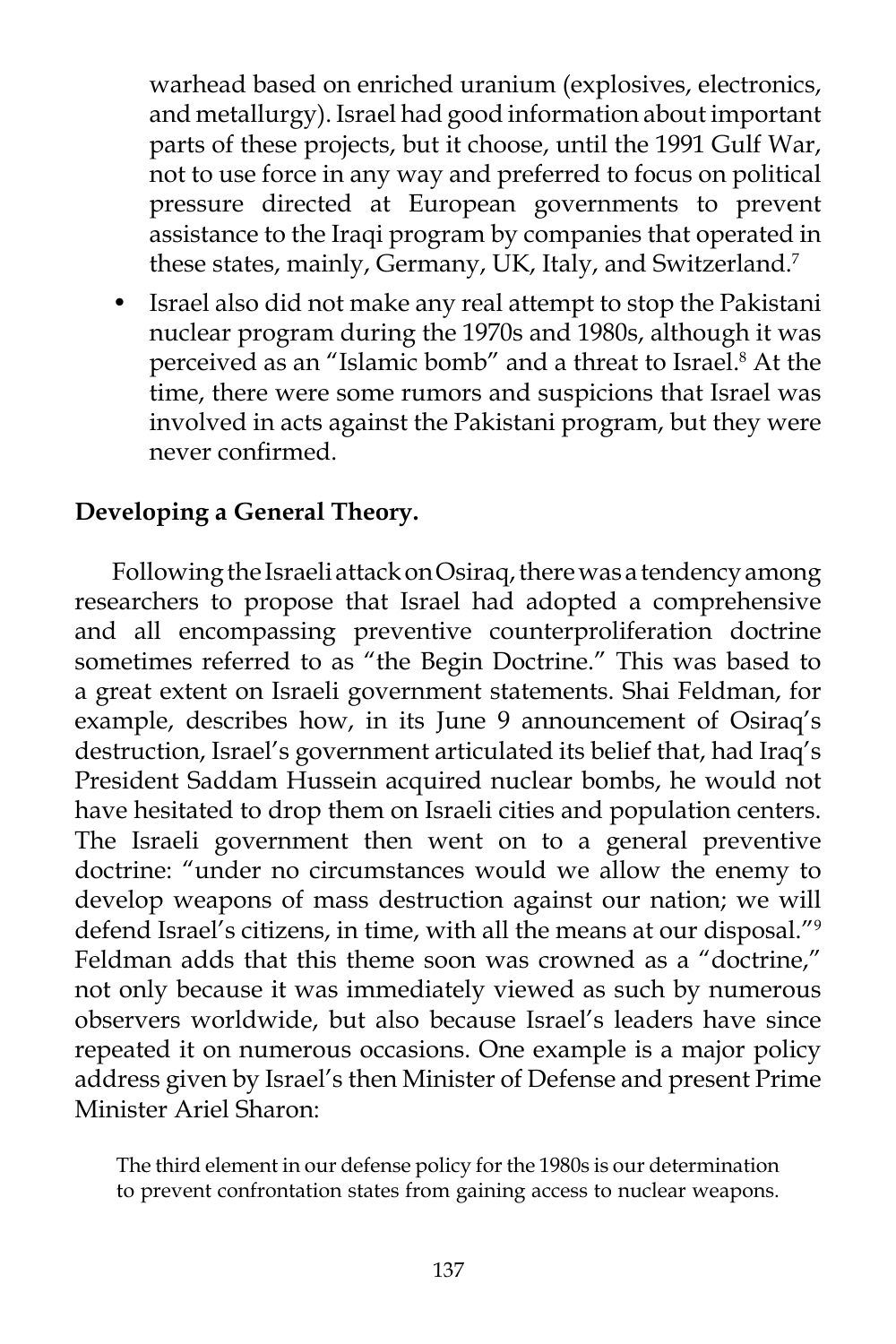Israel cannot afford the introduction of the nuclear weapon. For us, it is not a question of balance of terror but a question of survival. We shall therefore have to prevent such a threat at its inception.<sup>10</sup>

Feldman, however, doubts the long-term feasibility of the  $d$ octrine $^{11}$ 

 Other scholars argue that Israel is more prone to launch preventive strikes against other proliferators because of its specific posture as the only Middle Eastern state that lives in a hostile environment, is perceived as a nuclear power, but keeps an "ambiguous nuclear policy." Etel Solingen proposes that "opaqueness" (that is the term she prefers for what is named elsewhere as "ambiguity") may include the use of compellence by actively preventing an adversary from achieving a nuclear capability, presumably because the power that chose opaqueness did it as a way of retaining its nuclear monopoly.12 Scott D. Sagan sees a wider risk of preventive wars among proliferators when he refers to the perils of proliferation. He uses evidence from the U.S.-USSR, India-Pakistan, and Ukraine cases to argue that this evidence does suggest strongly that military officers have strong proclivity towards preventive war. His main concern, of course, is preventive nuclear wars and not conventional surgical strikes against nuclear installations. Strangely enough, Sagan does not discuss the Israeli case perhaps because he believes Israel succeeded in developing stable civil-military relations and therefore it is more likely to adopt a prudent policy.<sup>13</sup> Bruce Berkowitz is raising a similar concern when he says that, considering the expected costs of acquiring an opponent armed with nuclear weapons, a prospective nuclear power would present other countries with a temptation to conduct the ultimate "preemptive strike"--attacking the state's nuclear reactors or weapons fabrication plants before a bomb is tested. He adds that the Israelis did this to Iraq in 1981 with fighter-bombers armed with conventional bombs, but it would not be outlandish to argue that the Israelis would have been willing to consider using nuclear weapons on the mission if such weapons were available and if they were deemed necessary for success.<sup>14</sup> The ease with which Berkowitz describes Israel's resort to a nuclear preemptive strike looks quite outlandish, but it reflects a popular belief that Israel would do anything to prevent nuclear proliferation in the Middle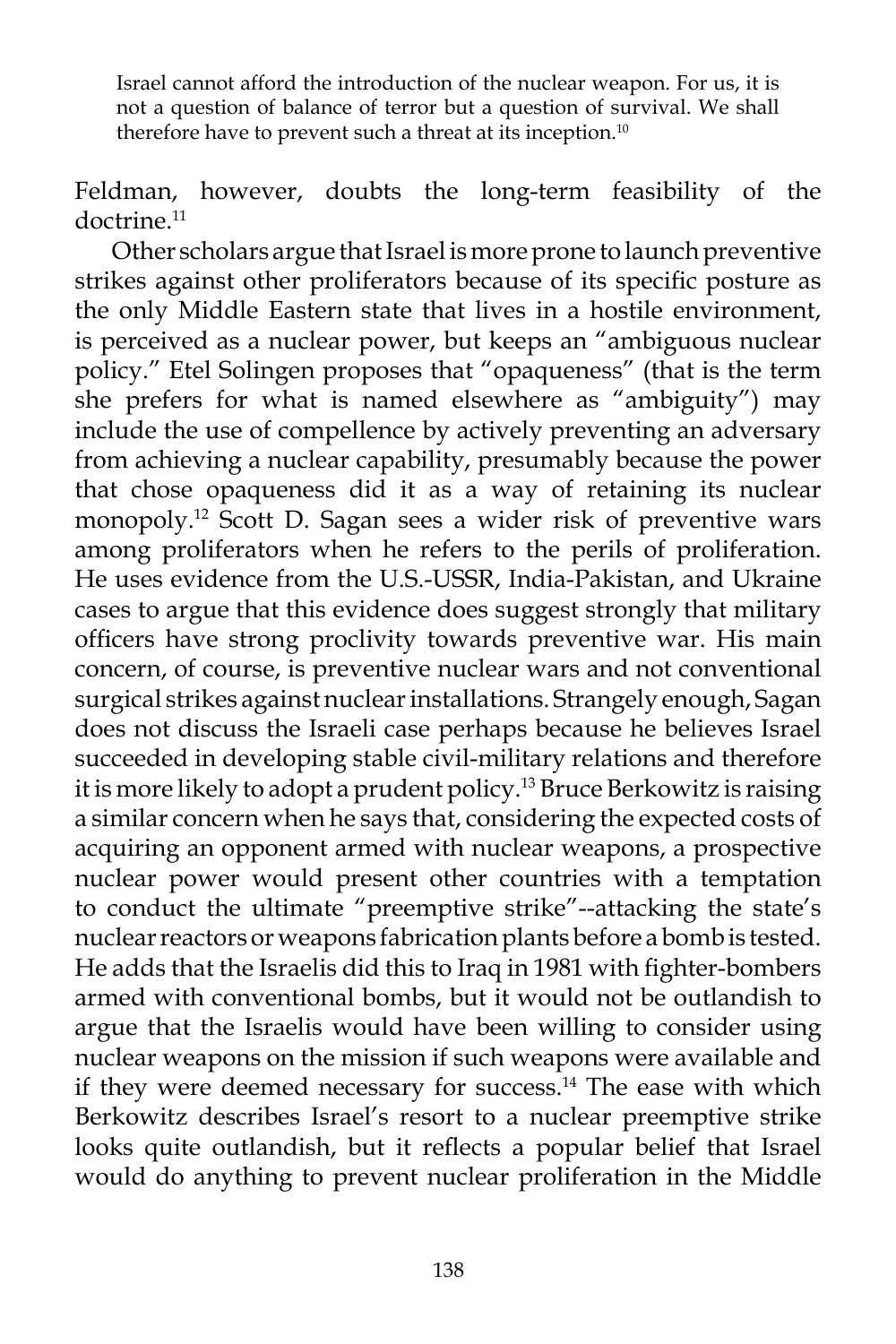East. Frank Barnaby sees the Middle East as particularly unstable because of the danger of preemptive strikes against nuclear-weapons sites. "A large-scale Israeli deployment of nuclear weapons could provoke a preemptive Arab attack against production sites, arsenals, and command centers. Israel would almost certainly respond to any Arab attempt to acquire nuclear weapons with a military strike such as the one on Iraq's reactor."15 This kind of almost automatic response to an Arab nuclear or other WMD program does not reflect the actual Israeli policies as describes in the previous chapter, and that raises the question: Under what circumstances is Israel willing to take violent preemptive action against an adversary's nuclear program?

 Barry Schneider deals more generally with the question of the necessary specific set of conditions for any head of state to order a preemptive counterproliferation strike. He assumes the nuclear aspirant would have to be approaching the nuclear threshold and be led by a hostile government that appeared ready to take extreme risks. The developing scenario would have to directly and immediately threaten a vital interest of the country considering the preemptive strike. It would require information on important nuclear target locations of the adversary and the ability to achieve tactical surprise. The adversary should not be able to threaten the preemptor with nuclear arms or other WMD or have a strong ally who is likely to do so on its behalf. All other reasonable options should have been exhausted before such a strike is undertaken. The head of state should also have adequate domestic and international political support for the action and for bringing any military campaign to a successful conclusion before choosing this type of nonproliferation activity.16

 Evidence suggests that in the Israeli case some modifications of this model are necessary. First, there is a need to define the meaning of approaching the nuclear threshold. In the Israeli case, it seems that this point is defined as the point of irreversibility, namely the time in which the proliferator stops being dependent on external assistance; it controls all the necessary technologies and knowledge; and it cannot be denied these capabilities through pressure over the states and private elements that supply assistance. Thus, Israel decided to attack Osiraq when it was clear that all the equipment of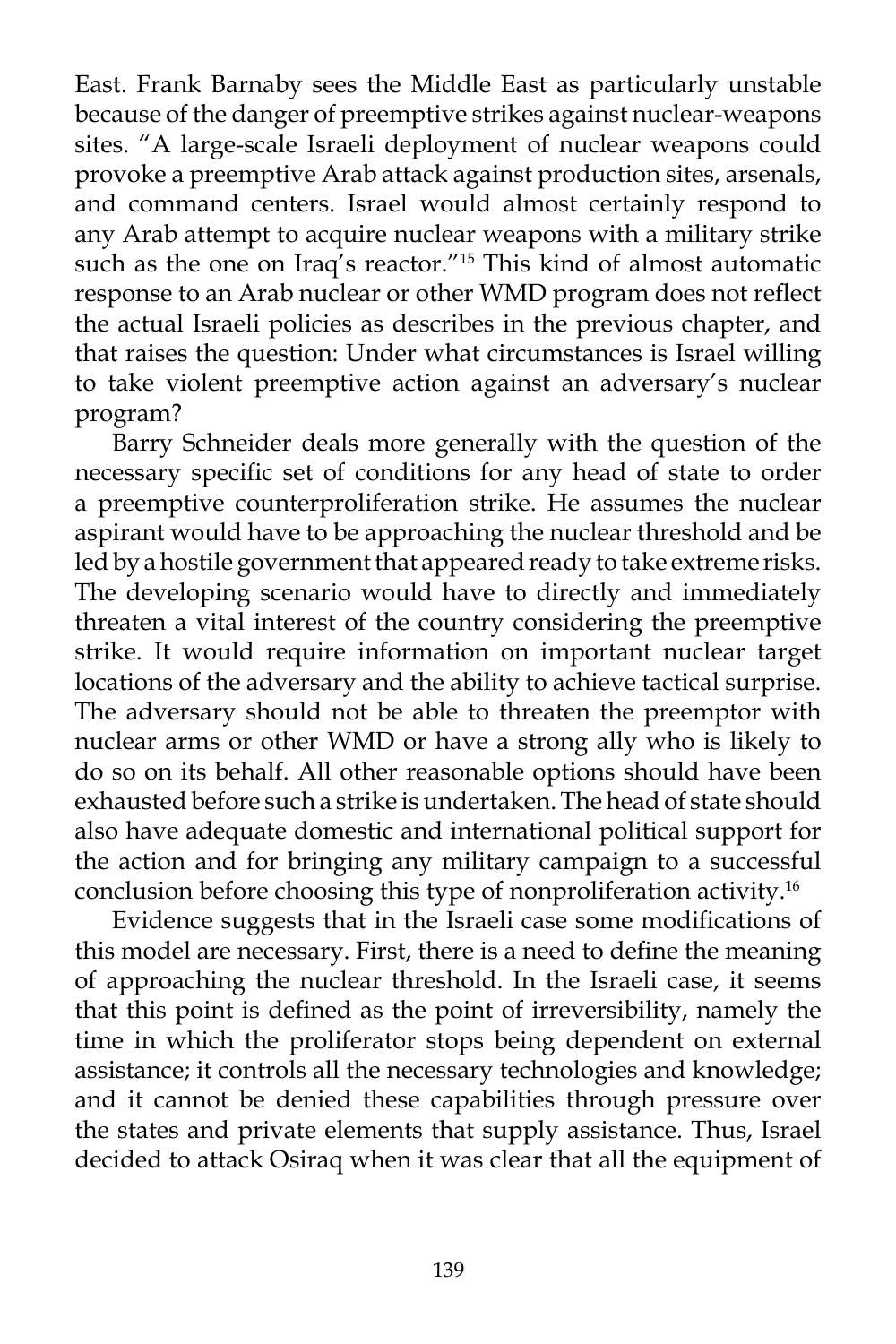the reactor and the separation cells was already supplied by France and Italy, respectively.

 Second, there is a wider question of the feasibility of the military operations against the nuclear installations. It is not only a matter of having the necessary intelligence about their locations and having the capability to achieve tactical surprise.

 Third, it is not true in the case of Israel that when the adversary can threaten the preemptor with any WMD, preemptive action will not be undertaken. Israel attacked Qsiraq although it was already argued at this stage that Iraq had chemical weapons, and there already were Iranian allegations, not corroborated, that Iraq used these weapons in the war.<sup>17</sup> It did not deter Israel from carrying out the attack.

 Fourth, international support is not a must. Israel launched its 1981 attack without international support. The United States launched its recent war on Iraq without international support. The real issue is what is at stake and is it worth international condemnation. It seems that, in many cases, leaders are willing to take the risks.

 Fifth, the proposition that the developing scenario is directly and immediately threatening a vital interest of the country considering the preemptive strike, is highly dependent on the perception of the preemptor. There is no objective way of measuring it. In Israel, there is high propensity to see any Arab and Iranian nuclear capability as an existential threat for Israel.<sup>18</sup>

 The modified Israeli model that explains the differences in Israeli reaction to different ballistic missiles and WMD programs in the Middle East should include the following set of considerations that are taken during the decisionmaking process by the Israeli leaders:

*The magnitude and severity of the threat*. In Israel's case, the immediacy of a WMD threat does not play an important role. Israel destroyed Osiraq in 1981 when Iraq was embroiled in a long and difficult war with Iran and when it was clear that Iraq could not afford another conflict with Israel. On the contrary, Iraq started some gestures towards Israel at that time. The severity of the threat is dependent on the type of WMD and their delivery means. The term "weapons of mass destruction" is misleading. The destructive power of nuclear weapons surpasses significantly the other categories of WMD, and biological weapons are considered more destructive than chemical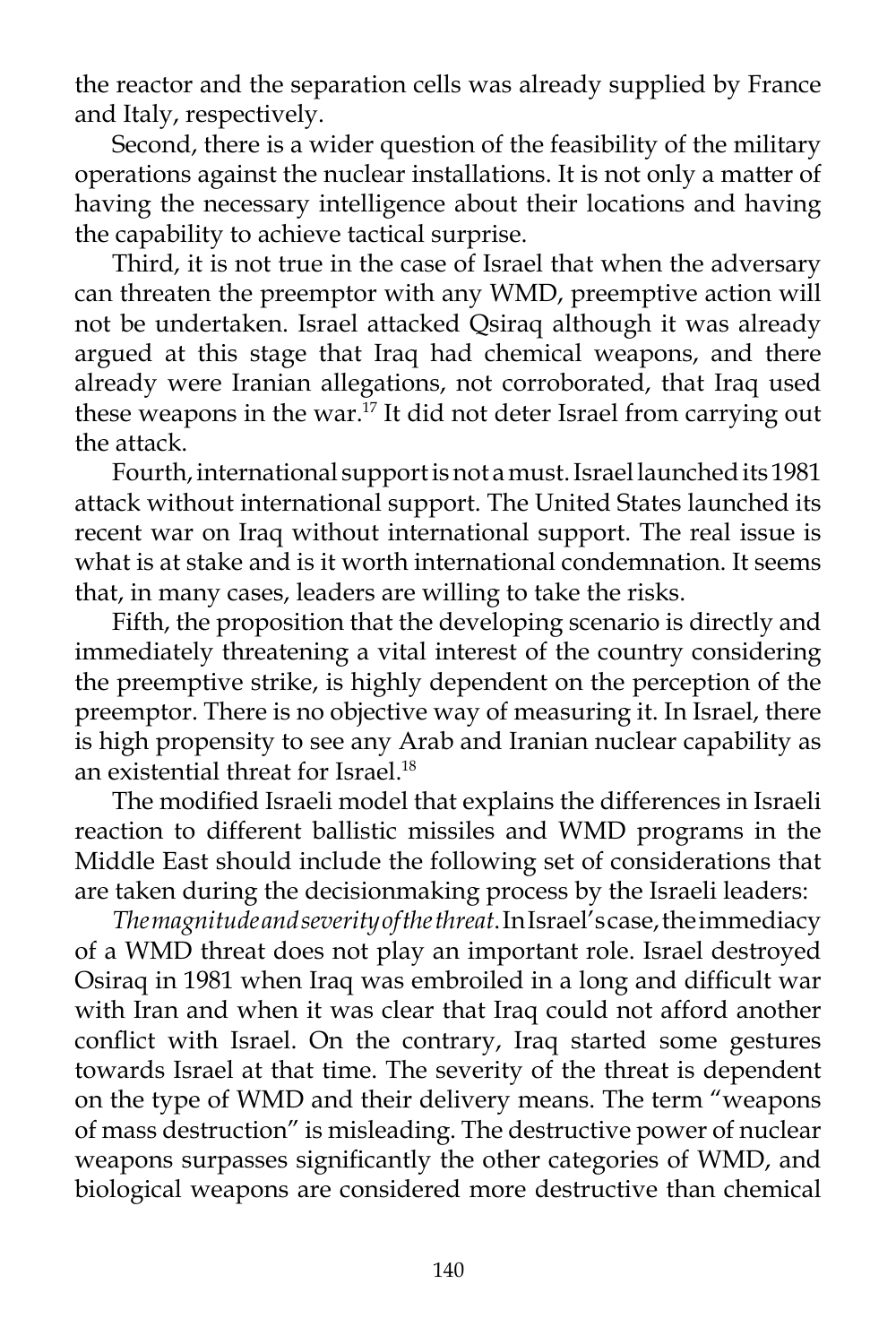weapons. It is dependent also on the availability of countermeasures. There are no countermeasures against nuclear weapons, while it is possible to acquire protection from chemical and biological weapons, whether by protective clothes or suitable building codes. There are also post-attack medical treatments for the victims of chemical and biological attacks. It is not surprising that in the 1980s and 1990s, the Israeli decisionmakers felt that they could deal with chemical weapons and possibly biological weapons, and therefore there was no acute need to take preemptive action. The availability of countermeasures is changing through time. In the 1960s, there was a feeling in Israel that there were no countermeasures against ballistic missiles, and hence preemptive actions were undertaken against the Egyptian missile program. Twenty years later, technological advancements made it possible to develop effective countermeasures. The severity of the threat is also linked to the level of animosity in the relationship between Israel and the proliferators. Thus Israel did not see Pakistan's nuclear capability as having a direct bearing on its security, while a nuclear Iraq presided over by megalomaniac Saddam was considered an existential threat.

*Feasibility*. Can use of force stop the program or at least delay it for a substantial time? The answer depends on the character of the program and on the availability of operational capabilities that can be used against the program. The decision to attack Osiraq was relatively easy because the entire nuclear project was dependent on this one facility, a Plutonium producing reactor. It was clear that the destruction of the reactor would lead to the stoppage of this nuclear project, and indeed after the attack the Iraqis abandoned the Plutonium track, and when they decided to resume the nuclear program, they based it on enrichment of uranium by a number of methods. The same thing was true for the Egyptian missile program in the 1960s. It was clear that the program was totally dependent on the assistance of the German personnel, and they provided an easy and soft target.

 In comparison, it was difficult to find one link in the research, development, and production chain of the Iraqi chemical weapons that, when attacked, would have caused a stoppage or a substantial delay of the program. These programs were much more dispersed and redundant than the initial Iraqi nuclear program.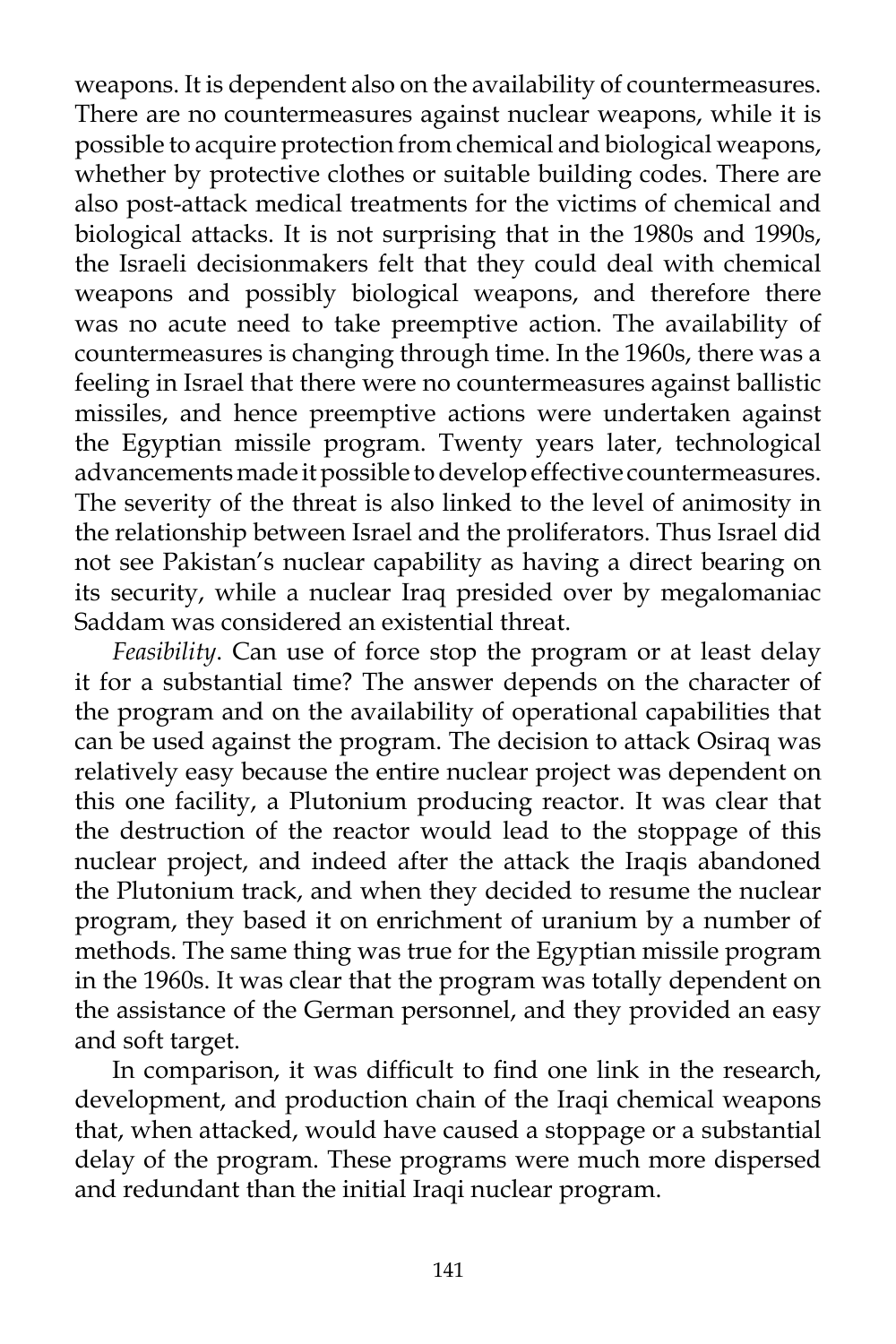A good example was the Iraqi main chemical weapons production facility at Al Muthana. It was a huge facility, covering tens of acres, with several dozen buildings in which there were hundreds of equipment items. None of these buildings or equipment items was unique or irreplaceable.<sup>19</sup>

 The same thing was true for the post-1981 Iraqi nuclear program. The Iraqis learned the lessons of the 1981 attack, and their new program was much less vulnerable and included many redundancies. They worked in parallel on several methods for the enrichment of uranium. When they started to build fully operational plants, they constructed two different plants at different areas of Iraq for the enrichment of uranium with EMIS. They also planned to build several facilities for gas centrifuges enrichment. The new system was dispersed and could not be destroyed with one surgical strike. One can assume that this added difficulty contributed to the Israeli decision not to attack these facilities.

 Feasibility is also dependent upon the level of intelligence available to Israel. It should know the location and function of the different facilities, and be certain the intelligence at its disposal is complete enough to ascertain that, once these installations are destroyed, the WMD program will be stopped or delayed for a substantial time. In the case of the post-1981 Iraqi nuclear program, the findings of the IAEA Iraq action team show clearly that the intelligence that was available to Israel and its Western allies about the Iraqi nuclear program was partial, $20$  and it is doubtful whether it allowed for an effective preventive strike.

 Last, feasibility is dependent upon the operational capabilities needed for the desired effects in the targets. The Israeli Air Force (IAF) has formidable capabilities and enjoys unchallenged supremacy vis-à-vis the other Middle East air powers, but Israel has no aircraft carriers and it cannot use airbases in other Middle East states; therefore its operational capabilities are reduced when the targets are located far from its territory. Based on the past performance of the IAF, its order of battle that includes only F-15I and F-16C/D aircraft capable of long range strike, and the deployment of its aircraft, $21$  it is possible to determine that at long ranges (more then 600 km), the IAF is capable of a few surgical strikes, but it is not capable of a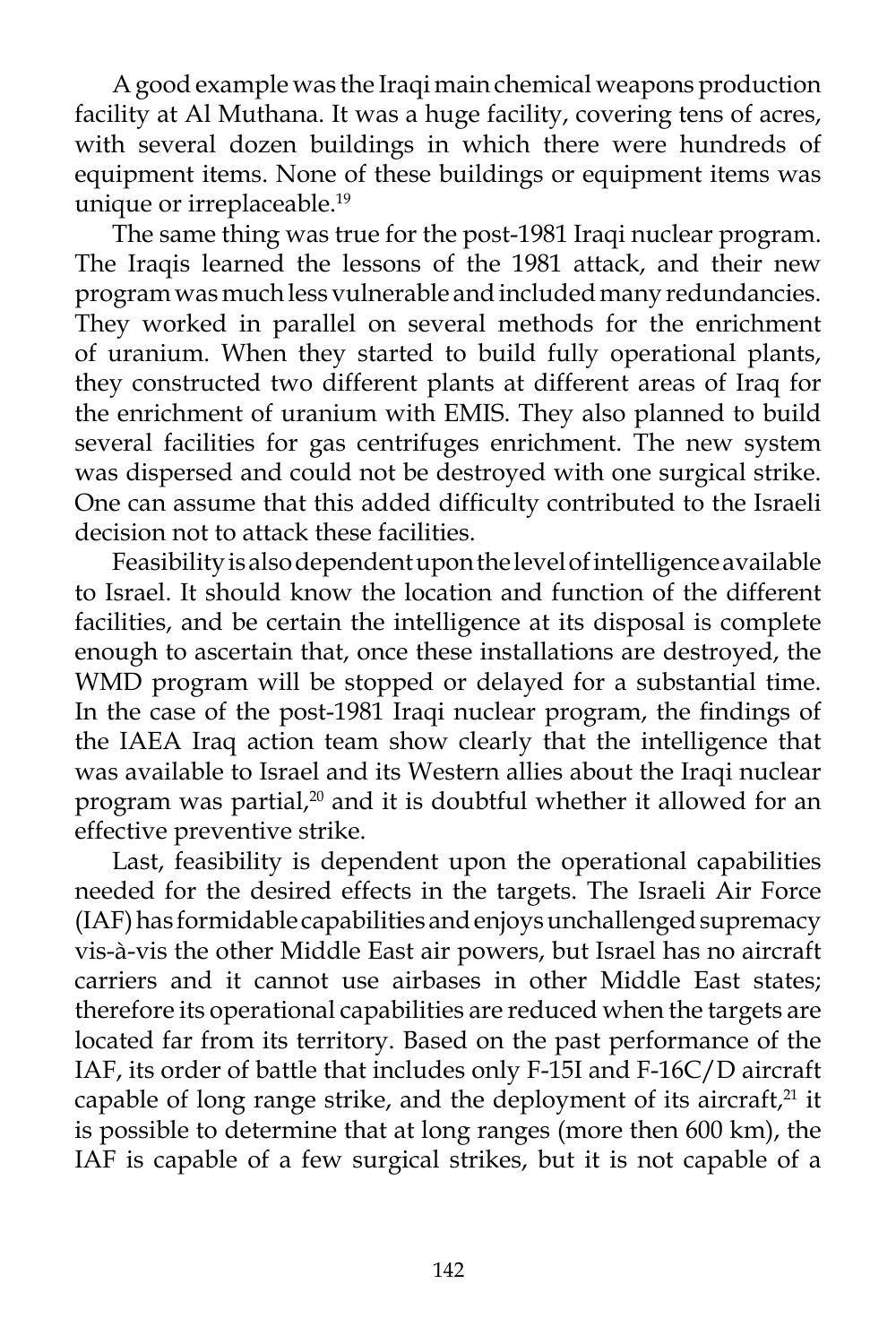sustained air campaign against a full array of targets. The operational capability is dependent also on the expected opposition to the attack by the adversary's air defense system. Targets that are well-defended by ground air defense and interceptors have to be attacked by a larger aerial force composed of the attack aircraft, interceptors that protect them, and other support aircraft (for air refueling, electronic countermeasures [ECM] support, communication, and rescue).

 Covert action demands other kind of operational capabilities. The intelligence needed for these kinds of operations is usually more detailed and necessitates a better penetration of the adversary's program. The covert sabotage options are linked to the adversary's program's dependence on other states' assistance. Usually it is easier to operate covertly outside the adversary's territory. The proliferators in the Middle East are usually states that are ruled by authoritarian regimes with strong control of their security services, and very limited freedom of movement for foreigners. The locations that are part of the WMD program are high security installations and are well-protected. The only vulnerable point is the connections with the outside world in states in which Israel's security services have better operational capabilities.

 Israeli leaders, like other leaders, resort to use of violent means when other means are exhausted. Osiraq was attacked after many attempts to convince the French government not to supply the reactor to Iraq.<sup>22</sup> Israel acted against the German experts that helped the Egyptian missile program only when it seemed that the German government was not doing anything to prevent this assistance, and stopped its actions when it became clear that Germany was willing to take decisive action against these experts. This decision of Prime Minister Ben Gurion led to the resignation of Director of the Mossad Issar Harel who objected and argued for the continuation of the covert operations.23

 An Israeli leader that considers preventive action has to take into account the cost of the action, externally and domestically. He has to consider two scenarios; a scenario of failure and a scenario of success. In case of failure, the cost is mainly in the loss of domestic support. Present Prime Minister of Israel Ariel Sharon suffered a real blow to his political career because he initiated a preventive war in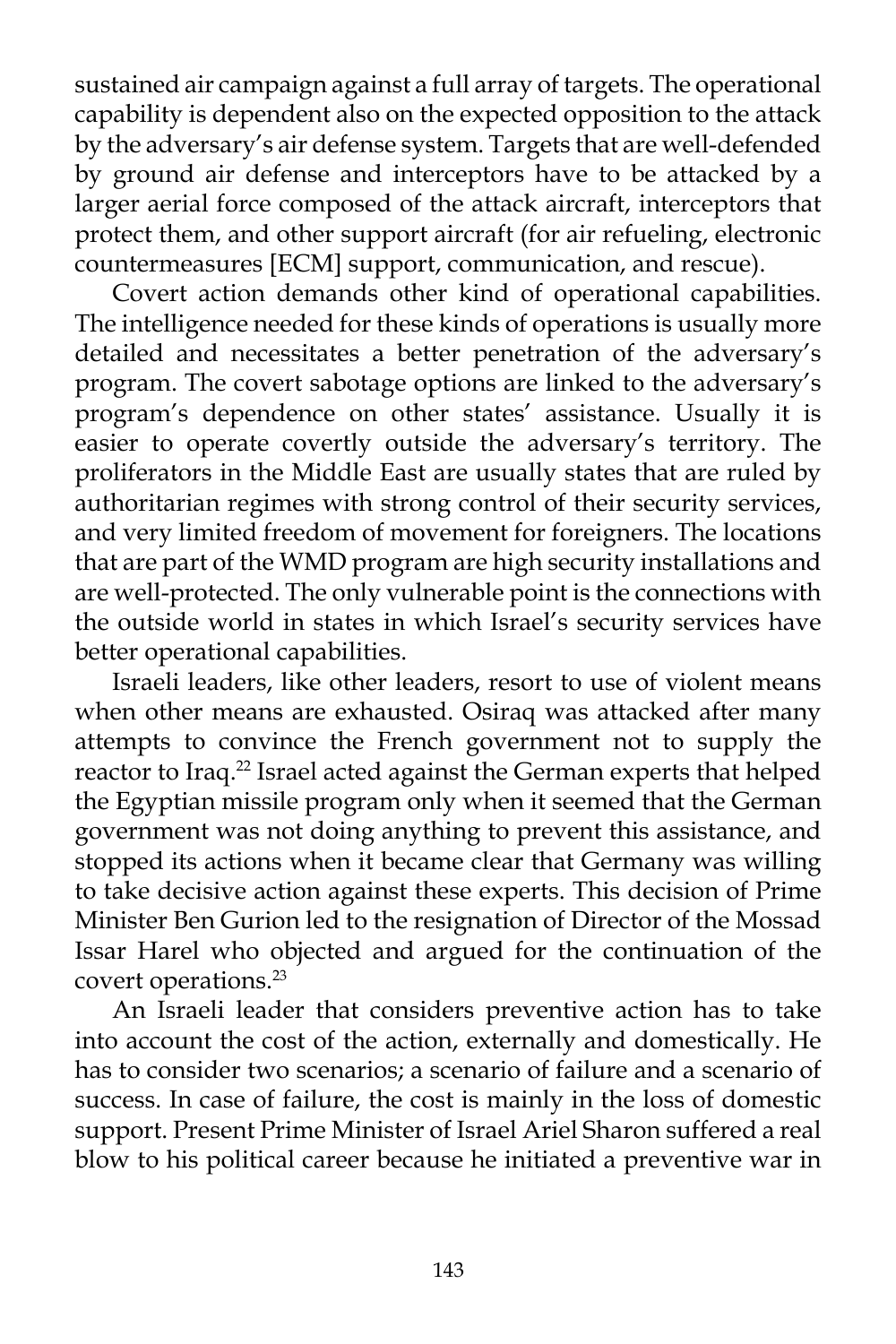Lebanon in 1982 that was perceived by many in Israel as a failure. Nevertheless, it seems that because of the high sensitivity in the Israeli public to the acquisition of WMD by its adversaries, an Israeli leader may assume that the public will not punish him, even for a failed attempt of prevention. The external cost of a failure is smaller because the powers that would have objected to the action will feel that Israel was punished enough by the failure. In a case of success, the domestic opposition will be silenced, while Israel may pay a cost in its external relations. The attack on Osiraq is an interesting test case. Domestically, there was some opposition to the operation; some by opposition leaders and some by officials that knew about its preparations, but it subsided a short time after the successful implementation.<sup>24</sup> The external reactions were much harsher and included sanctions by the United States.

 The discussion of the domestic cost raises the question whether the Israeli doctrine of preemption/prevention is affected by partisanship. Generally, one can argue that right-wing governments are more inclined to exhibit tough policies towards Israel's adversaries, and therefore it can be assumed that they will be more inclined to adopt preemptive/preventive policies. Nevertheless, it is not possible to reach this conclusion from the few cases of Israeli implementation of preventive action against WMD programs in the Middle East. A leftcenter government initiated violent preventive actions against the Egyptian ballistic missiles program, while a right-wing government decided on the destruction of Osiraq. In this latter case, there was opposition and support for the operation among opposition persons and among persons that were part of the right-wing administration. The operation became a highly contested political issue only because it was executed a short time before the general elections, and it was argued that it was a kind of elections campaign spin.<sup>25</sup> Therefore, it seems that usually such matters of national security are not considered a partisan subject as long as they are not perceived as something that is going to serve the domestic political agenda of the ruling party.

 Another part of the perceived cost is the possible violent reaction of the attacked proliferators. The Israeli leader has to weigh the utility of the planned operations, especially in cases where it is clear that only a delay will be achieved, against the possible cost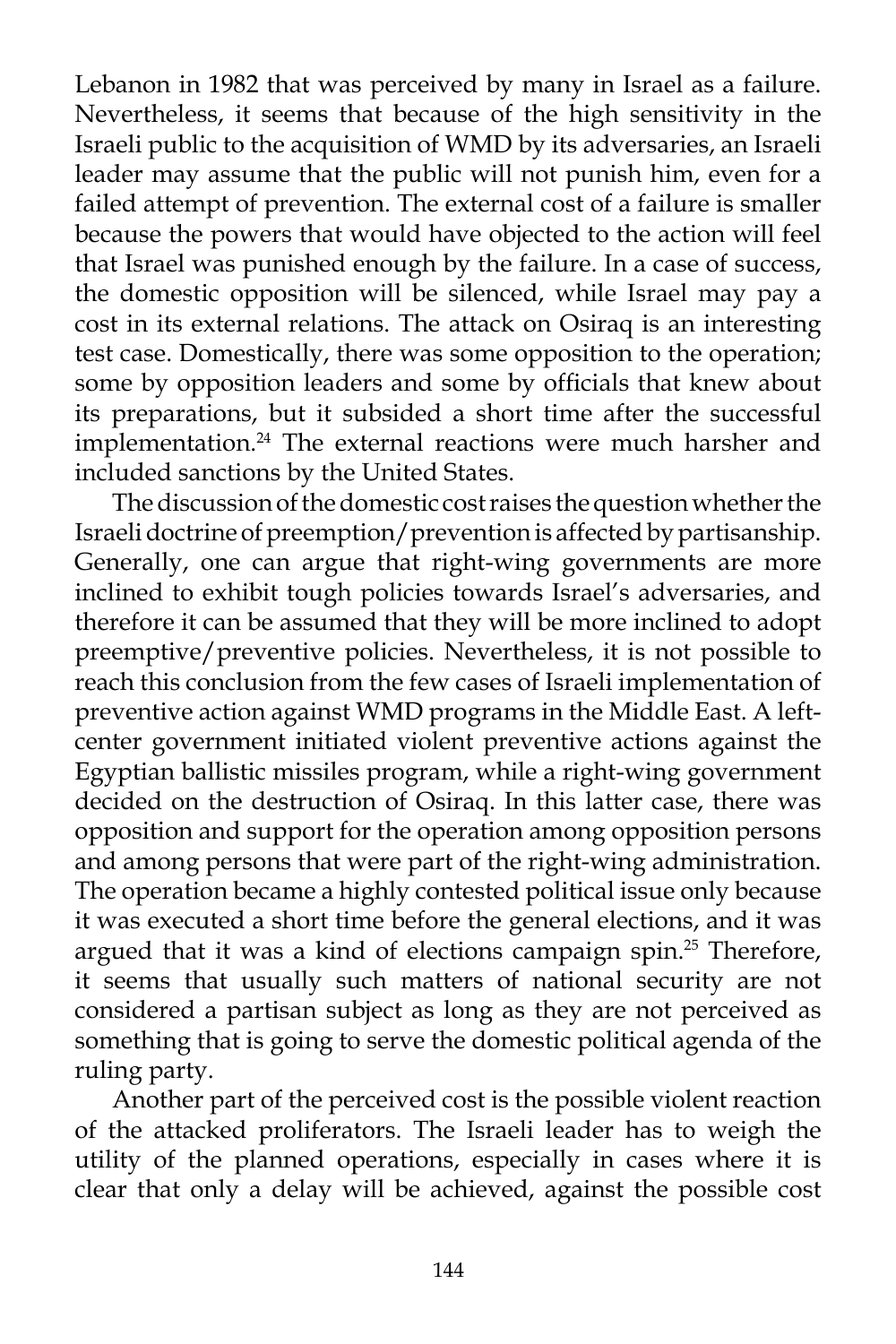in life and property as a result of the adversary's reprisals. There are several explanations for Saddam's decision to launch ballistic missiles against Israeli cities in 1991, but one of the simplest and most probable explanations is that Saddam used the opportunity of the war to settle the account of the 1981 attack by Israel. In considering the risk of reprisal, the Israeli leader will have to weigh the military capabilities of the adversary, the record of its regime, the potential of reprisal by nonmilitary means, e.g., terror, and the efficacy of Israel's defenses against these challenges.

## **THE IRANIAN CASE**

 Any estimation of a possible Israeli preemptive attack on the Iranian nuclear program should be based on the specific parameters of the Iranian case.

## **Israeli Perception of the Threat.**

 There are two schools of thought in Israel that have different perceptions of the Iranian threat. The first one is represented by persons like member of Knesset (the Israeli parliament) Ephraim Sneh and by the Military Intelligence community who perceive Iran as a bitter ideological enemy that is determined to bring about the physical annihilation of Israel. This school does not believe that a regime change in Iran is possible in the foreseeable future. The clear conclusion is that Israel cannot live with an Iran that has military nuclear capabilities, because sooner or later Iran will use them against Israel.

 The other school of thought looks at Iran as a more complex entity with a policy that is influenced by many considerations, the ideological consideration being only one of them. According to this line of thinking, Iranian policies are motivated more by national interests and preservation of the regime considerations than by ideology. In the case of the Iranian policy vis-à-vis Israel, Iran is pursuing its ideological agenda because it serves its national interest of getting influence in the Arab world and a status of leadership in the Moslem world, and it helps the regime to retain its revolutionary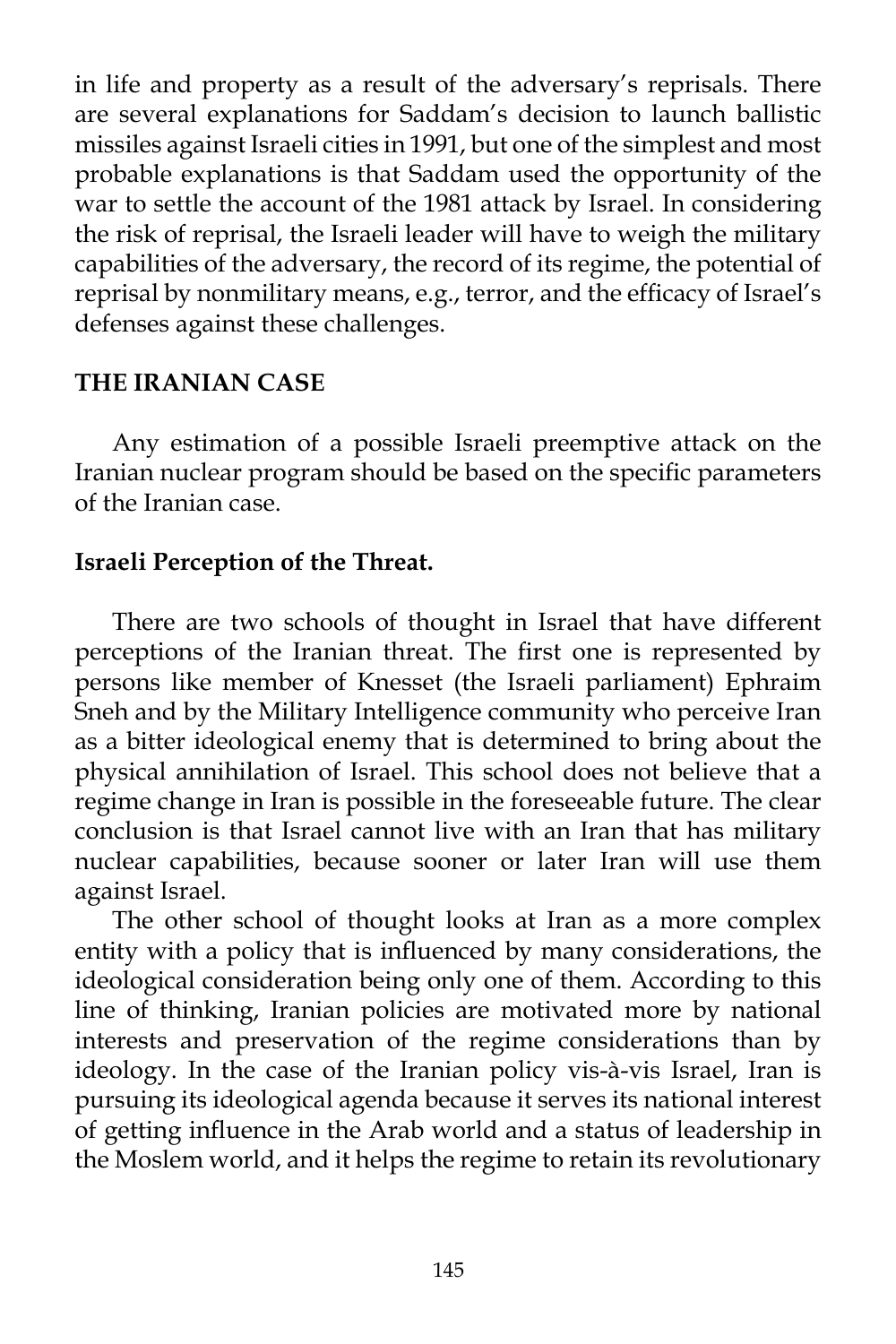image and thus keep its *raison d'etre* for being a legitimate regime. This school of thought is represented in the Israeli intelligence community by the Mossad, Israel's foreign intelligence agency, $^{26}$  and has supporters in the Ministry of Defense and the National Security Council.

 Different perceptions lead to different conclusions. While the first school assumes no political pressure can force Iran to stop its military nuclear program, the other school believes that political pressure can be effective in at least delaying the nuclear program significantly. The second school believes that a nuclear Iran with a different regime will not pose a high risk to Israel and can be easily deterred. Furthermore, they believe that, if the nuclear program is to be deferred sufficiently, regime change eventually will occur in Iran, and it will diminish substantially the risk to Israel of an Iranian nuclear program. The first school believes that Israel cannot accept Iran being nuclearized under any political circumstances. These differences of view between those that can be defined as Iran hawks and those that can be defined as Iran doves imply that the first will be more prone to recommend proactive and preemptive/preventive violent operations against the Iranian nuclear program. The dividing line is not partisan. One of the most vociferous Iran Hawks is Labor (left-wing) Member of Knesset and ex-minister Ephraim Sneh, while the present Likud (right-wing) Minister of Defense Shaul Mofaz sometimes preaches for restraint in Israel's approach to Iran, even when he points at the danger of Iran's nuclear program.

# **The Nature of the Iranian Nuclear Program and Its Vulnerabilities.**

 The Israeli attack on the Iraqi reactor, Osiraq, had a deep impact on the evolution of other nuclear programs in the Middle East. States that were determined to continue with such programs learned the lessons of the attack and concluded that they should strive to decrease the vulnerability of their program by adding more protection and more redundancy. The new nuclear projects are much more dispersed and well-protected. That is also true for the Iranian nuclear program. The most essential part of every military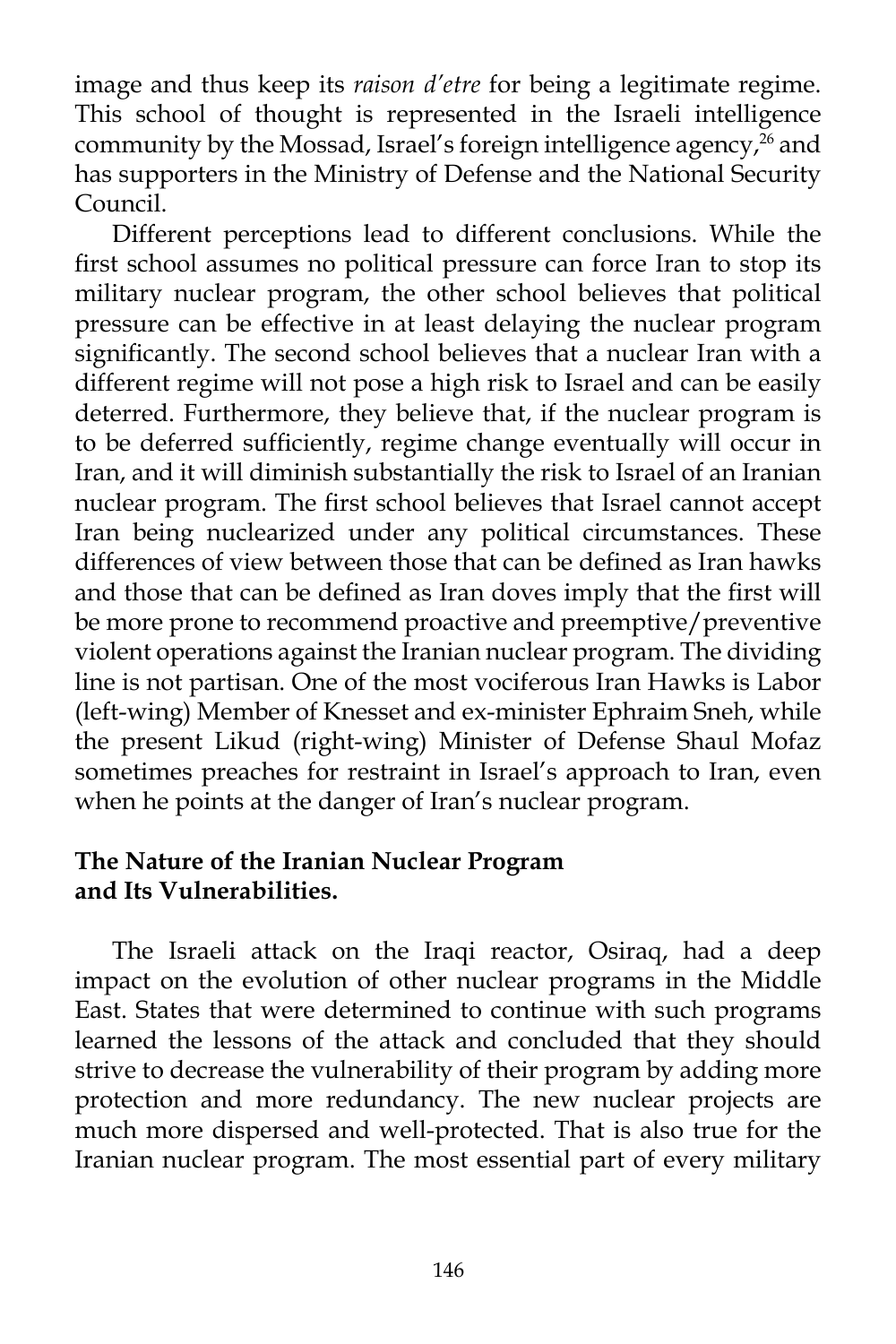nuclear program is the production of fissile materials. According to recent revelations concerning the Iranian nuclear program, Iran intends to produce fissile materials in two tracks; the uranium track and the plutonium track. First, using the excuse of a plan to produce fuel for nuclear power plants, Iran is building uranium enrichment capabilities. Iran is also pursuing different methods of enrichment to ensure redundancy. It is vigorously building an industrial size facility for uranium enrichment with gas centrifuges in Natanz, and it pursued also LASER enrichment of uranium. In parallel, it is striving to control technologies that will enable it to build a plutonium production heavy water reactor. In this context, it was recently discovered that Iran is building a heavy water production facility in Arak, and also has an intention to build at the same location a heavy water so-called "research reactor," which will probably be used for irradiating of uranium, and later separation of plutonium from the irradiated uranium rods.<sup>27</sup> Uranium enrichment specifically enables dispersion of the production facilities in a relatively large number of small facilities. It is very difficult to assure that there are no additional facilities other than those that were already traced. According to one estimate, there are 19 traced suspected nuclear facilities in Iran without assurance that this number is finite.<sup>28</sup>

 The nuclear facilities that Iran is constructing are also welldefended. The centrifuge plant built at Natanz is underground, and it is defended by an extensive ground air defense system.<sup>29</sup>

 It is very difficult to find in the Iranian nuclear program one vulnerable point that, once it is attacked and destroyed, the Iranian program is stopped or stalled for a long time. The Bushier nuclear power plant, which is relatively vulnerable to attacks, is not really a part of the military nuclear program, and it mostly serves as an excuse for an Iranian wish to have control over the full fuel cycle, namely building a capacity for uranium enrichment. Its attack would not have a real effect on the military program. The net effect is that any attempt to attack the Iranian nuclear program would necessitate sustainable attacks on a relatively large number of targets that are well-defended, passively and actively.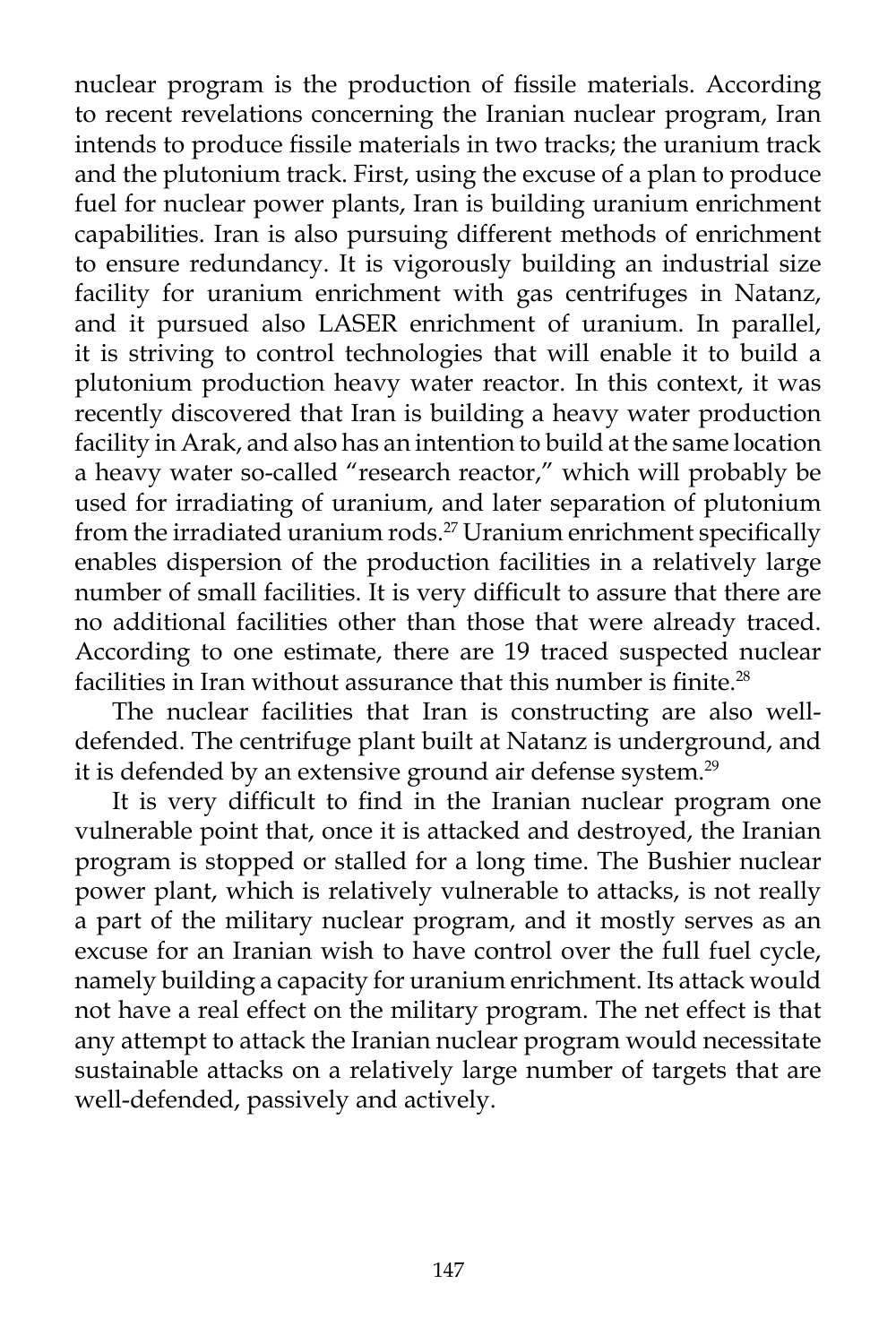# **Israeli Operational Capabilities vis-à-vis Iran.**

 Iran is situated more then 1,000 kms from Israel. It is a vast country, and all the meaningful nuclear targets are, and most probably will continue to be, situated far from its Western borders. That means that once Israel decides to attack Iran's nuclear facilities, it will have to plan a sustainable attack on a number of targets that are situated 1,500-1,700 kms from Israel. For that purpose, Israel can use only its air force. The targets usually are far from the Indian Ocean, and Israel has no significant seaborne air power assets. Although Israel has some military relationships with friendly states that are situated closer to Iran, most notably, Turkey and India, these states also are keeping a friendly relationship with Iran, and it is highly unlikely that they would let Israel use their territories for the purpose of attacking Iran's nuclear infrastructure. This means that the Israeli attack aircraft would have to take off from air bases in Israel, fly 1,500-1,700 kms to the targets, destroy them, and then fly back 1,500- 1,700 kms. It is also possible that the flight would be even longer for the Israeli planes because they would have to fly through the air space of Jordan and Iraq to use the direct shorter route to Iran. Flying through Jordan without the explicit or implicit permission of the Jordanians would hurt relations with a friendly Arab state. Flying over Iraq without coordination with the United States would lead to a clash with U.S. interceptors. Any attempt at coordination with the United States or asking permission from Jordan might compromise the operation. It is also very doubtful whether Jordan and the United States would be willing to be involved in such Israeli operations. As a result, the Israeli planes would have to use the longer route over the Indian Ocean, with minimal penetration of the air space of other states.

 The IAF does not have any bombers. Its air fleet consists only of fighter-bombers with limited range of action. Israel has 25 F-15I and 137 F-16C/D fighter-bombers. It is going to improve its long range capability in 2004 with few operational F-16I aircraft with greater range of action then the F-15I, but the burden of the attacks would be laid mostly on the F-15I aircraft that have better capabilities at longer ranges. F-15I has a radius of action of 1,270 kms. The corresponding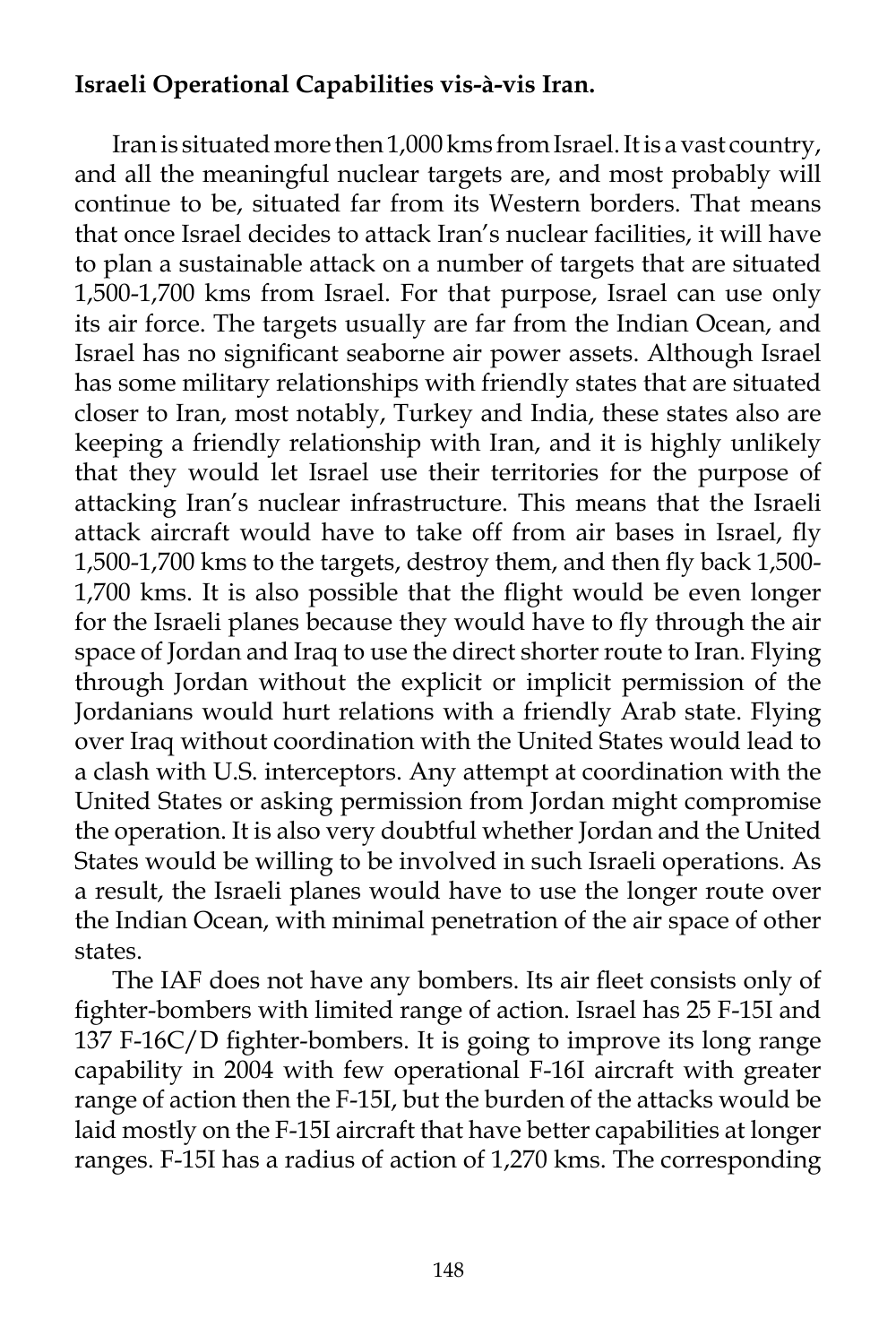one for F-16C/D is 925 kms and for F-16I, 2,100 kms (but Israel will have only few of them at the relevant time). $30$  The real operational radius is even shorter because for parts of the route, the planes would have to fly at low altitude to avoid radar detection. That shortens the range of flight because of higher fuel consumption at low altitudes. It means that the attack aircraft would need to be refueled at least twice, on their way to the targets and from the targets. That adds complication to the operation because Israel has only a few air refuelers based on Boeing 707 aircraft platforms. Such aircraft are very vulnerable, and therefore air refueling cannot take place in hostile air space.

 Assuming that the attack aircraft succeeded in entering the Iranian air space, they would have to avoid early detection and be capable of dealing with Iranian interceptors. Iran is a vast country, and the radar assets available to the Iranian air defense system are limited. If the Israeli planners had good information about their location, it would be possible to plan approach routes to the targets that would avoid early detection. If the attacking aircraft were detected and intercepted, the Israeli F-15s and F-16s enjoy vast superiority over the Iranian interceptors and would probably defend themselves successfully. The problem is that such long range attacks are very sensitive to interferences, and therefore the intercepted attack formation might have to abort its mission.

 If the Israeli attack aircraft succeed in avoiding early detection and interception, it can be safely assumed that they would be capable of avoiding the surface to air missile defenses and the antiaircraft artillery (AAA) defenses deployed closer to the targets and destroy the targets by use of a combination of tactics, ECM, and smart munitions.

 In any case, any Israeli attack on an Iranian nuclear target would be a very complex operation in which a relatively large number of attack aircraft and support aircraft (interceptors, ECM aircraft, refuelers, and rescue aircraft) would participate. The conclusion is that Israel could attack only a few Iranian targets and not as part of a sustainable operation over time, but as a one time surprise operation.

 Even if Israel had the attack capabilities needed for the destruction of the all elements of the Iranian nuclear program, it is doubtful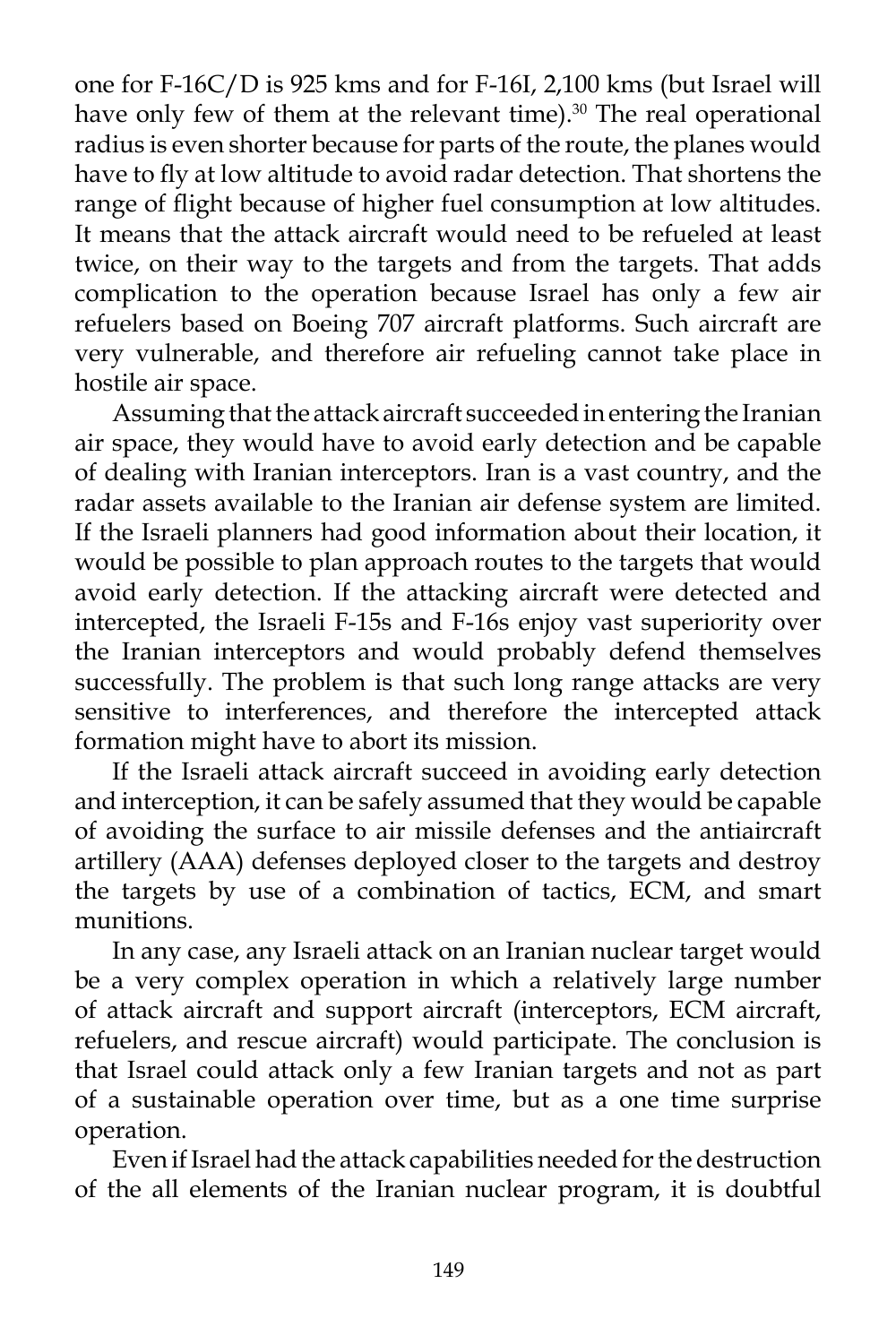whether Israel has the kind of intelligence needed to be certain that all the necessary elements of the program were traced and destroyed fully. Israel has good photographic coverage of Iran with the Ofeq series of reconnaissance satellites, but being so distant from Iran, one can assume that other kinds of intelligence coverage are rather partial and weak.

 Covert action demands different kinds of operational capabilities and intelligence. There is no indication that Israel has capabilities of covert operations in Iran. The recent information about the development of the Iranian program indicated that it reached a status of being independent of external assistance. Moreover, the assistance Iran got was mostly from Pakistan, another place which is not a traditional area of operations for the Israeli secret services, like Europe or South America. It seems that there is no real potential for covert Israeli operations against the Iranian Nuclear program.

## **Were Other Options Exhausted?**

 So far, Israel has no reason to believe that the political negotiated option was exhausted. Developments uncovered since the new advances in the Iranian nuclear program indicate that a coordinated action of the United States, the EU, and IAEA succeeded in forcing the Iranians to suspend their uranium enrichment activities and accept the additional protocol that will tighten monitoring of their nuclear program. It seems that this success is also a byproduct of the war in Iraq. It is feasible that the United States can deter Iran from continuing its military nuclear program, especially when Europe is cooperating with the United States and not letting Iran exploit the differences of views between them.

 In the meantime, the Israeli government doubts whether Iran will, indeed, keep its commitments to stop the enrichment project and adopts a "wait and see" policy, keeping all options open.<sup>31</sup>

#### **The Domestic Cost of Action.**

 Iran is on a clash course with Israel since Humeini's revolution. It is leading a flagrant anti-Israeli policy. It supports terror groups that operate against Israel; Hezbollah in Lebanon, and the Islamic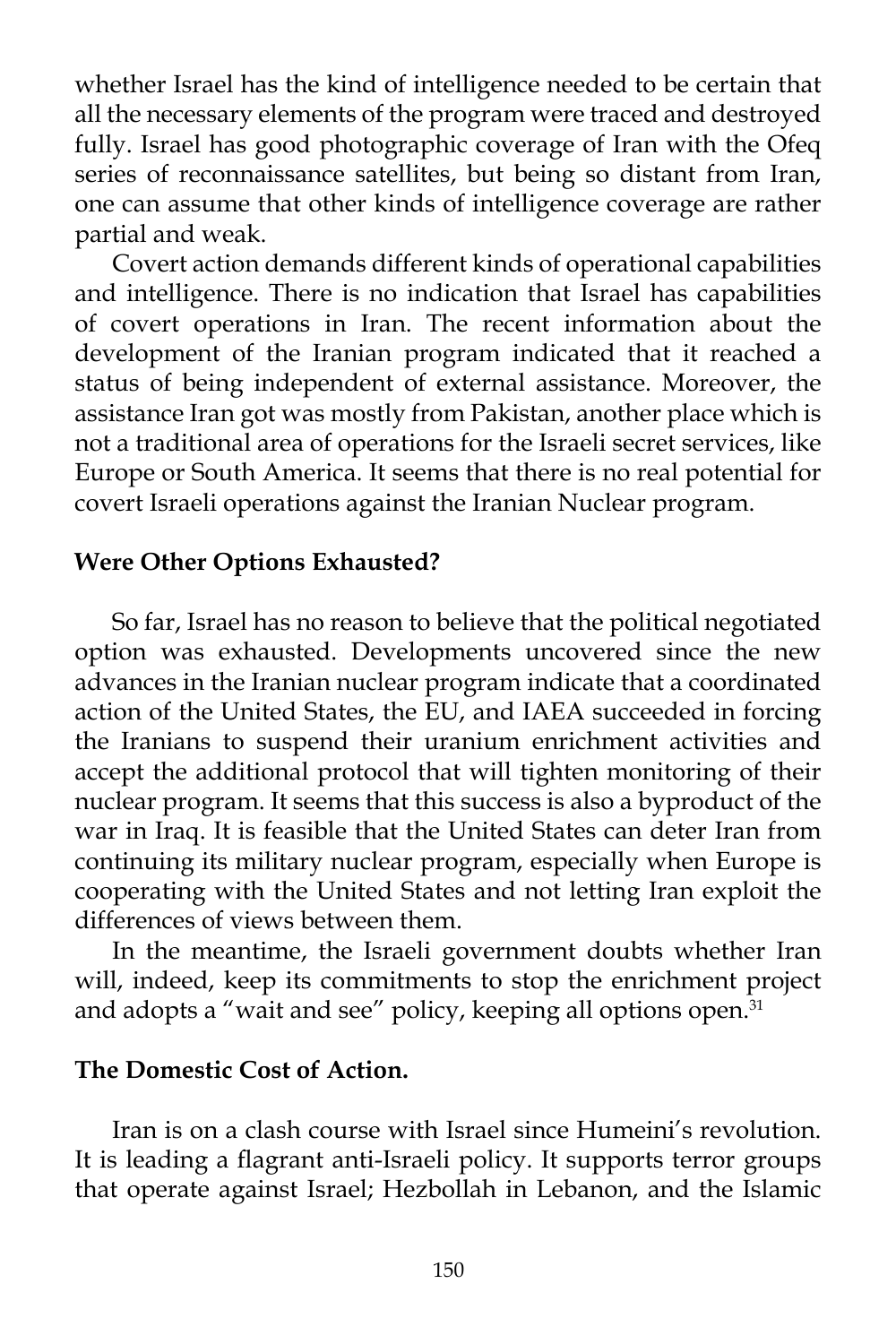Palestinian terror groups.<sup>32</sup> It was directly involved in the terrorist bombings of the Israeli embassy and the Jewish community center in Buenos Aires, Argentina. It is no wonder that at present Iran has a very negative image in the eyes of the Israeli public. Israelis constantly are bombarded with anti-Iranian declarations by political leaders and the media. They hear the director of the General Security Service (GSS)<sup>33</sup> saying at an open conference on December 16, 2003, that Iran is the number one terror state in the world and a strategic threat to Israel, and that it operates against Israel and its interests everywhere.34 The director of the Mossad said that Iran is a threat to world peace and is an existential threat to Israel when he appeared in the Knesset's Security and Foreign policy committee.<sup>35</sup> It can be safely assumed that any Israeli action against the Iranian nuclear program would enjoy vast support by Israeli public opinion. Even a failure of the operation would not erode the support because of the almost general consensus of the public. Most probably, such an action would not become a matter of partisan debate because there are supporters and opposers of proactive action against the Iranian nuclear program among the coalition and opposition parties.

## **Iranian Possible Responses as a Constraint.**

 Although presently Israel enjoys vast superiority in long range strike capabilities in comparison with Iran, Iran is succeeding in maintaining a balance of mutual deterrence with Israel. Until recently, Iran's deterrence was based on the use of proxies, terror groups that operated from areas close to Israel or in the global arena. Iran could balance Israel's ability to strike at targets in its territory with the ability of these proxies to attack Israeli towns in northern Israel or Israeli interests all over the world, using the infrastructure that these terror groups have established in many states. The most salient of these groups is Hezbollah in Lebanon. It succeeded, with the support of Iran, in building a large array of surface to surface rockets in South Lebanon that presents a constant threat over the civilian population in a large part of Israel. In recent years, Hezbollah has acquired from Iran longer range rockets (Fajr 3 and 5) and expanded its strike capability to a larger part of Israel.<sup>36</sup> Iran also demonstrated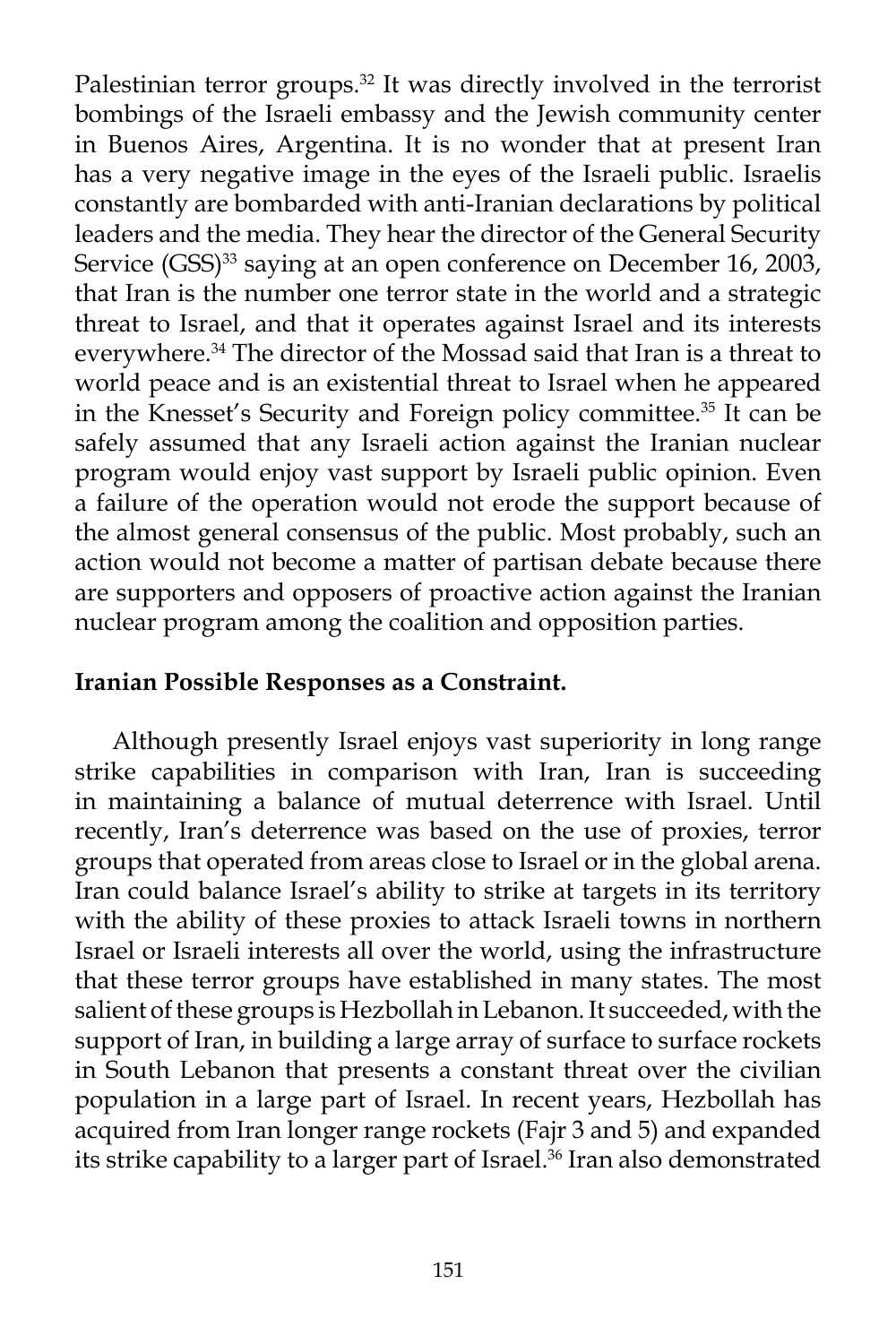its ability to hurt Israeli interests in others states when its agents were involved in the bombing of the Israeli embassy and the Jewish community center in Buenos Aires.

 Iran is developing a 1,330 kms range ballistic missile, *Sheab*-3, that will give Iran the capability to strike directly at targets in Israel's territory. The missiles have reached initial operational capabilities.<sup>37</sup>

 Iran admitted after signing the Chemical Weapons Convention (CWC) that it developed and stockpiled chemical weapons, probably mustard gas and nerve agents. It was supposed to destroy these weapons in accordance with the provisions of the CWC, but there is no report that this was done and Iran is suspected of continuing its activities in this area.<sup>38</sup>

 If Israel decides to attack Iran's nuclear installations, it will have to take into account a response in kind. Iran may use its ballistic missiles to attack Israeli nuclear installations. Such attacks will not be effective because of the inaccuracy of its missiles. The probability of an attempted Iranian attack with aircraft is lower, although strike aircraft may be more accurate. Iran has a very small number of long range SU-24 strike aircraft and some air-refueling capability, but such a long range attack with the challenge of the Israeli air defense system is a formidable task for its air force. It is possible that Iran would follow the example of Iraq, and, being aware of the ineffectiveness of the missile attack on nuclear installations, it would launch its missiles against Israeli cities.

 Iran would probably use its proxies to hit at Israeli targets and interests in Israel and elsewhere. Under the present circumstances, striking Israel from Lebanon would be difficult because Israel probably would react harshly against Syria, Iran's ally, which is in a position of weakness; and that does not serve Iran's Interests. Hitting Israeli and Jewish targets abroad may look to the Iranians as less risky.

 If an Israeli strike in Iran caused some radioactive contamination, Israel would have to take into account Iranian use of chemical weapons. In all other circumstances, such use is highly improbable because an Iranian chemical attack would be a blatant violation of the CWC, and might lead to international action against Iran.

 It is not possible to ascertain accurately what would be the Iranian response, but the experience of the Israeli- Iranian relationship in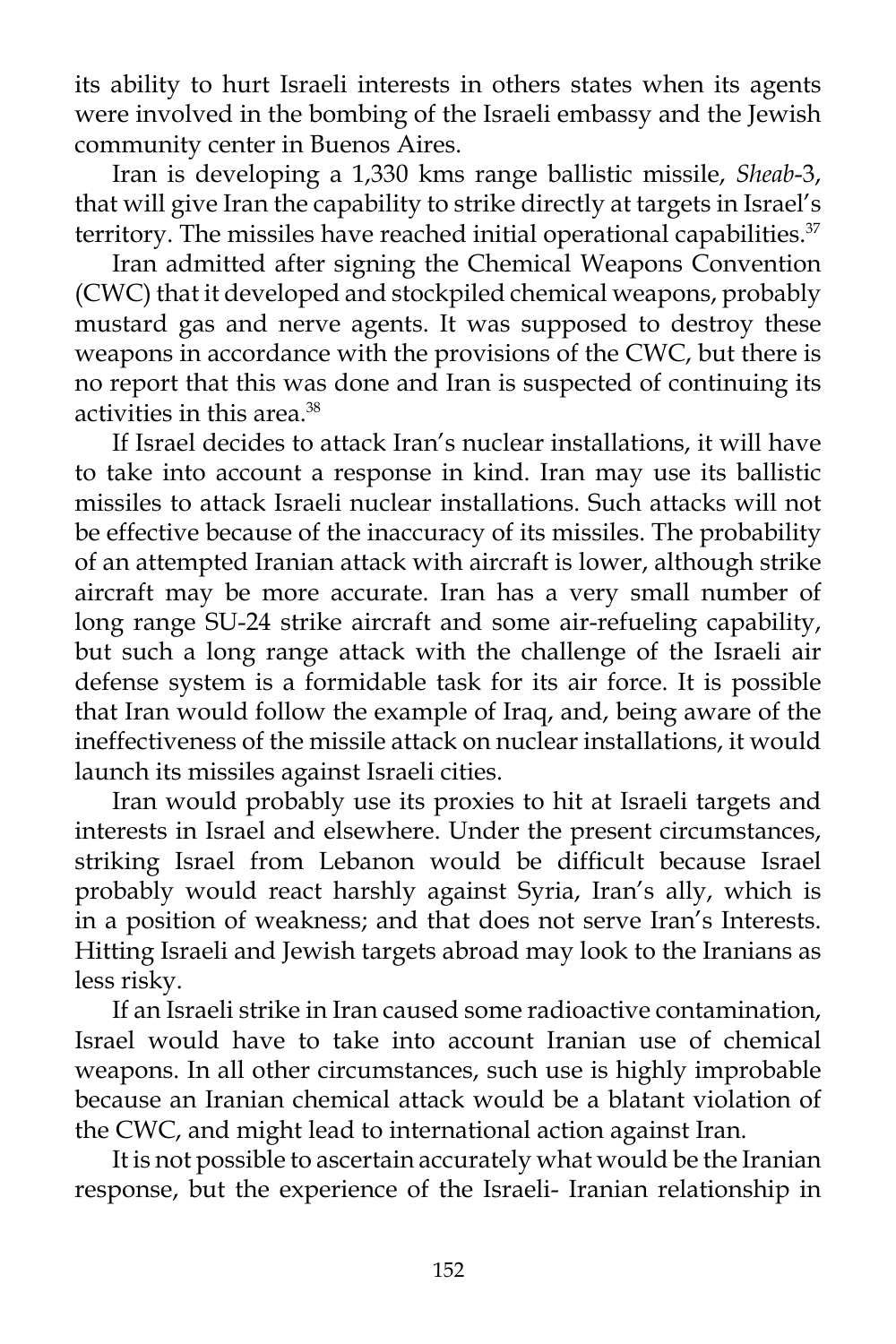the last 2 decades and the declarations of the Iranian leadership<sup>39</sup> indicate clearly that there would be a violent Iranian reaction to any Israeli attack in Iran.

## **Global and Regional Responses as Constraints.**

 The Israeli leadership will have to assess the ramifications of such an attack on its foreign relations when it weighs arguments for and against the preemptive action. Israel enjoys the position of a state that already has been through such an experience, attacking the Iraqi reactor, absorbing general international condemnation, and being vindicated later. It seems that the Israeli leadership can only be encouraged by this experience. First, the political price it had to pay eventually was insignificant; U.S. sanctions were limited and stopped after a short time, and the negative effect on its relations with other states also subsided very quickly. Second, the environment is more conducive today for an Israeli preemptive action, because in 1991 Iraq was considered an ally of the West, while Iran is a member of the "Axis of Evil," and because after 9/11 and the war on Iraq, the concept of preemption is not rejected by everyone as it was in 1991; at least the only global superpower, the United States, adopted it as part of its doctrine. Third, after the experience of Iraq, one can assume that some states will be more cautious in their reaction to the Israeli action.

 From Israel's point of view, the ramifications of such an action would be in three arenas; the Middle East, the United States, and Europe. Israel can assume that the reactions in the Middle East would be mixed. On the one hand, the Arab States would look on the Israeli operation as another example of Israel's intransigence and aggressiveness, and would object to the manifestation of Israel's wish to retain a nuclear monopoly. But on the other hand, they would feel relieved, because the Iranian nuclear posture is a threat to them as well. It is quite probable that they would condemn the Israeli action but would not take any other steps.

 Assuming that the preemptive operation took place when it was clear that the Iranian program could not be stopped in any other way, it would be difficult for the United States to condemn an action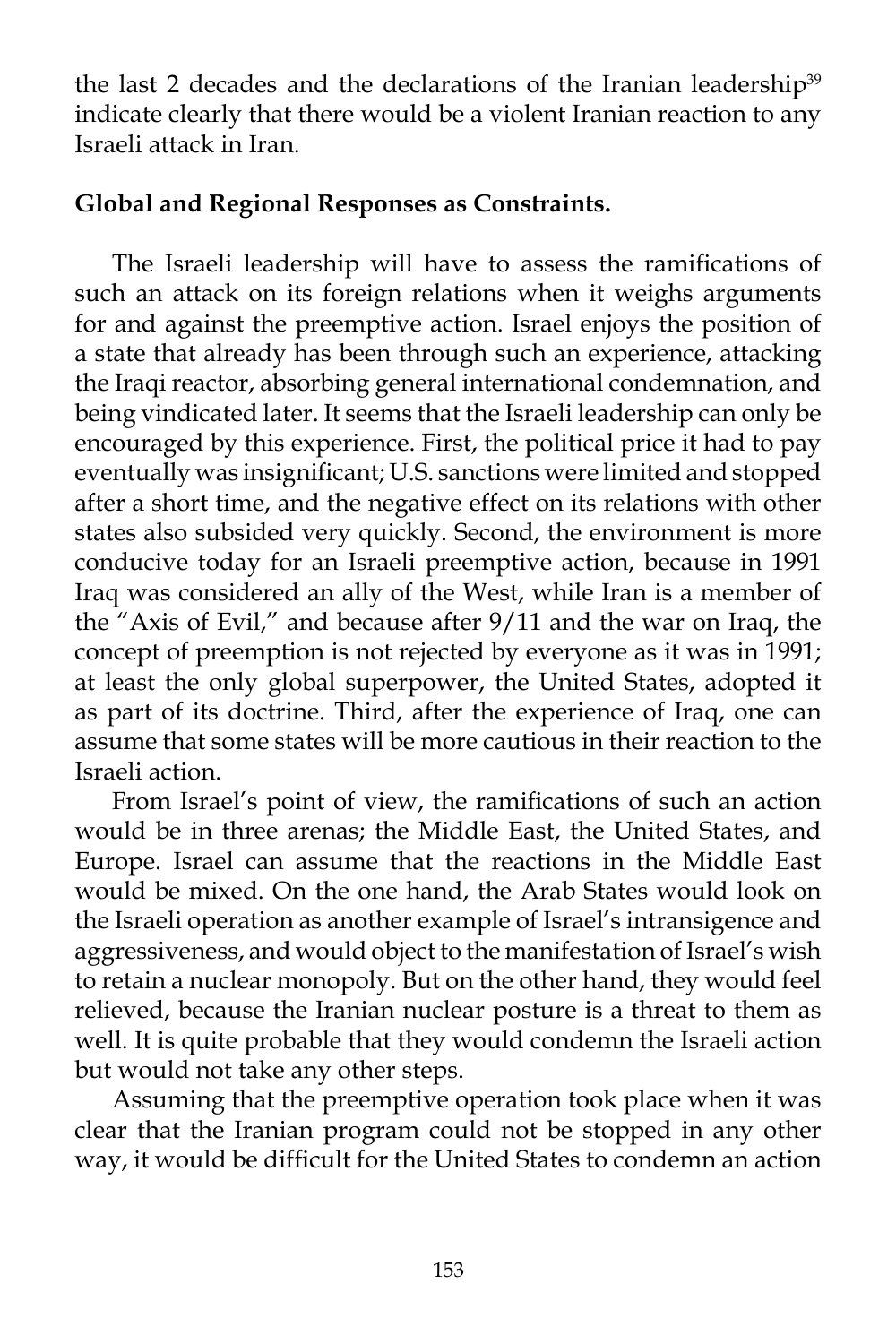that suits perfectly its own positions. Israel can be assured that the action would not harm its relationship with the United States.

 The EU is composed of a majority of states already voicing their opposition to the U.S. preemption doctrine and the war on Iraq as a manifestation of this doctrine. They would most probably condemn Israel. Nevertheless, Israel can assume that such an attack that came after an European failure to make Iran stop the nuclear program would not lead to sanctions other than verbal condemnation.

## **CONCLUSION**

 The Iranian decision to suspend its uranium enrichment activities and to sign the additional protocol with the IAEA implies to Israel that Israel does not yet have to decide on a violent preventive action against the Iranian nuclear program, and can postpone this difficult decision. As long as it is possible to stop the Iranian program and roll it back without resort to violence, Israel will prefer it because it will minimize risks and the price it would have to pay for this objective.

 The decision is difficult because the probability of success is not high, the risks are high, and the cost is certain. The probability of success is not high because, on one hand, the Iranian nuclear installations are dispersed, well-defended and have much redundancy; and on the other, the Israeli operational capabilities for sustainable operations, and not a one of its kind surgical strike, are limited. It is not certain at all whether any Israeli operation will stop the Iranian nuclear program or delay it substantially. The risks are high because the operational difficulties may lead to a high casualty rate and because of the high probability of failure. The cost is certain, because an Iranian violent reaction is almost a certainty. The Israeli leadership will have to consider whether it is willing to take the risks and pay the costs for an operation with doubtful results. On the other hand, there are no real political constraints domestically or in Israel's foreign relations that should prevent it from making such a decision. The conclusion is that eventually the two parameters that will be decisive in the Israeli decision will be the assessment whether the Iranian program can be stopped by other means and the assessment of the operational feasibility.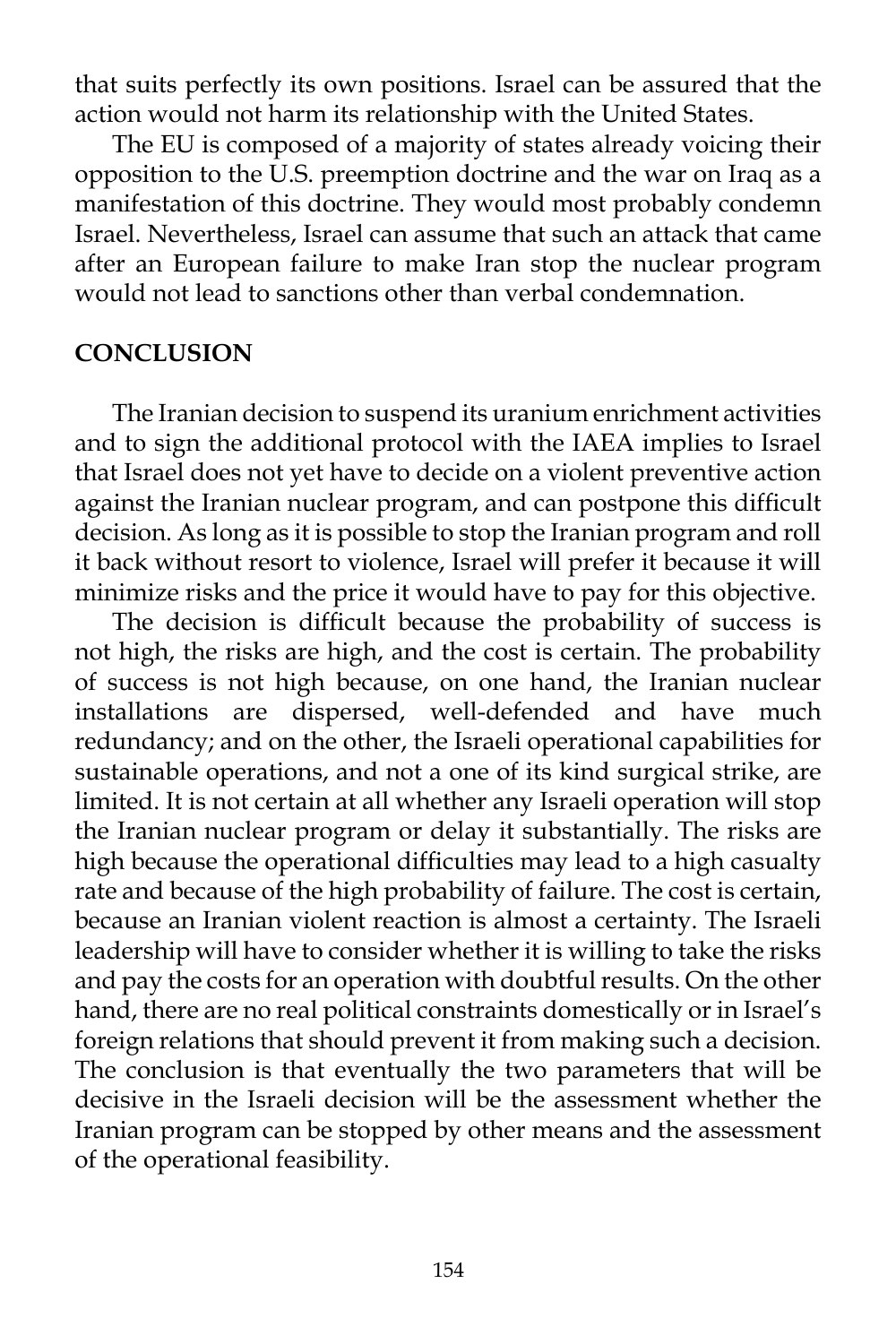It is not surprising that, based on these assessments, Israel believes that the key to the fight against the Iranian nuclear program is in the hands of the United States, especially after the war in Iraq. On November 8, 2002, Israeli Prime Minister Ariel Sharon said, in an interview given to the *New York Post*, that the U.S. war on terror should not end with Iraq. He added, "as soon as Iraq is dealt with, I will push for Iran to be at the top of the 'to do' list . . . Iran makes every effort to possess weapons of mass destruction . . . and ballistic missiles . . . That is a danger to the Middle East and a danger to the world."40

 Israel's preferred policy is to let the United States and the European states help deal with Iran. It believes that keeping the ambiguity concerning possible Israeli reactions in case the attempts to stop Iran fail may help the U.S.-European effort because it may induce some actors—those who wish to prevent Israeli operations that may lead to further destabilization of the Middle East (especially the Europeans)—to increase their pressures on Iran, and it also may have a deterring effect on Iran. An examination of Israeli statements on the Iranian nuclear program shows a constant emphasis on the danger to the civilized world of this program; concern that the Iranians are using deceitful tactics; and threats of an Israeli action against the nuclear installations as a last resort, combined with declarations that Israel prefers peaceful solutions.<sup>41</sup>

 The United States has to take into account the possibility of an Israeli preemptive strike against the Iranian nuclear facilities when considering its policy options. First, such an attack, especially if it did not achieve its planned objectives, would have a destabilizing effect on the Middle East. It could lead to acceleration of the Iranian program and to a chain of violent clashes between Iran and Israel. The United States should prepare contingency plans for such an event that include actions aimed at deterring Iran from destabilizing the Middle East, and the necessary political reactions, including prevention of initiatives aimed at a show of support for Iran internationally from such organizations as the UN. The United States has an interest in knowing the Israeli intentions and affecting them. That can be achieved only through an open, detailed, and continuous dialogue between the two nations.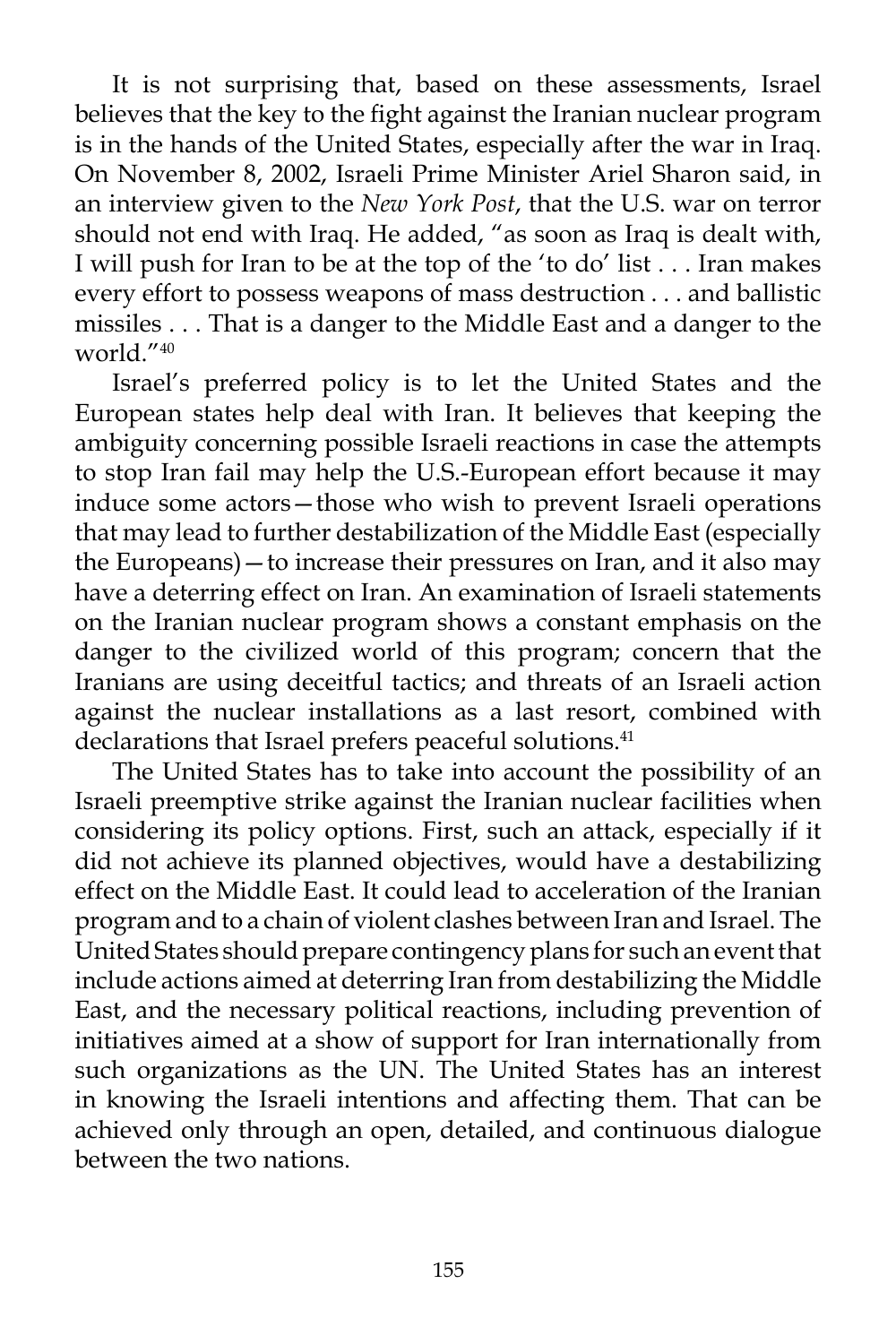Second, if the United States is considering preemptive strikes against Iran, it should weigh the pros and cons of cooperation with Israel in such attacks. The main argument against such cooperation is that it would fortify the existing perception in the Moslem world of an anti-Islamic Judeo-Christian conspiracy. That could be balanced only by very convincing and clear operational advantages of such an alliance.

 Last, the United States should make use of the threat of a preemptive Israeli strike in its deliberations with its other allies, mostly its European allies. It may help convince them to take a more robust stand against the Iranian nuclear program. The Europeans most probably will consider an Israeli preemptive strike a disaster and will be ready to invest in an effort to induce Israel to avoid it.

### **ENDNOTES - CHAPTER 6**

 1. Randolph S. Churchill and Winston S. Churchill, *The Six Day War*, London: Heinmann, 1967, pp. 53-77.

 2. The Center for Nonproliferation Studies at the Monterey Institute of International Studies (CNS), "Egypt Profile: Missile Chronology," *http://www.nti. org/e\_research/profiles/Egypt/Missile/2362\_2918.html*

 3. *Ibid*.; Amikam Shapira, "The German Scientists in Egypt," *Mabat*, Vol. MLM, No. 34, October 2003, in Hebrew, pp. 14-15.

 4. Shlomo Nakdimon, *Tammuz in Flames*, Tel Aviv: Edanim, 1993, pp. 49-258, in Hebrew.

 5. A very detailed description of world reaction appears in Nakdimon, pp. 268-339, 414-426.

 6. UN Monitoring, Verification and Inspection Commission (UNMOVIC) working document, March 6, 2003, *http://nti.org/db/profiles/iraq/unmovic\_jan6.pdf*, pp. 139-141.

7. Nakdimon, pp. 439-447.

8. CNS, *http://www.nti.org/e\_research/profiles/Pakistan/index.html*.

9. *Ha'aretz*, Israel, June 9, 1981.

 10. Jerusalem, Government Press Office, December 15, 1981. See *FBIS*, December 18, 1981, p. I-17.

 11. Shai Feldman, "The Bombing of Osiraq-Revisited," *International Security*, Vol. 7, No. 2, Autumn, 1982, p. 122.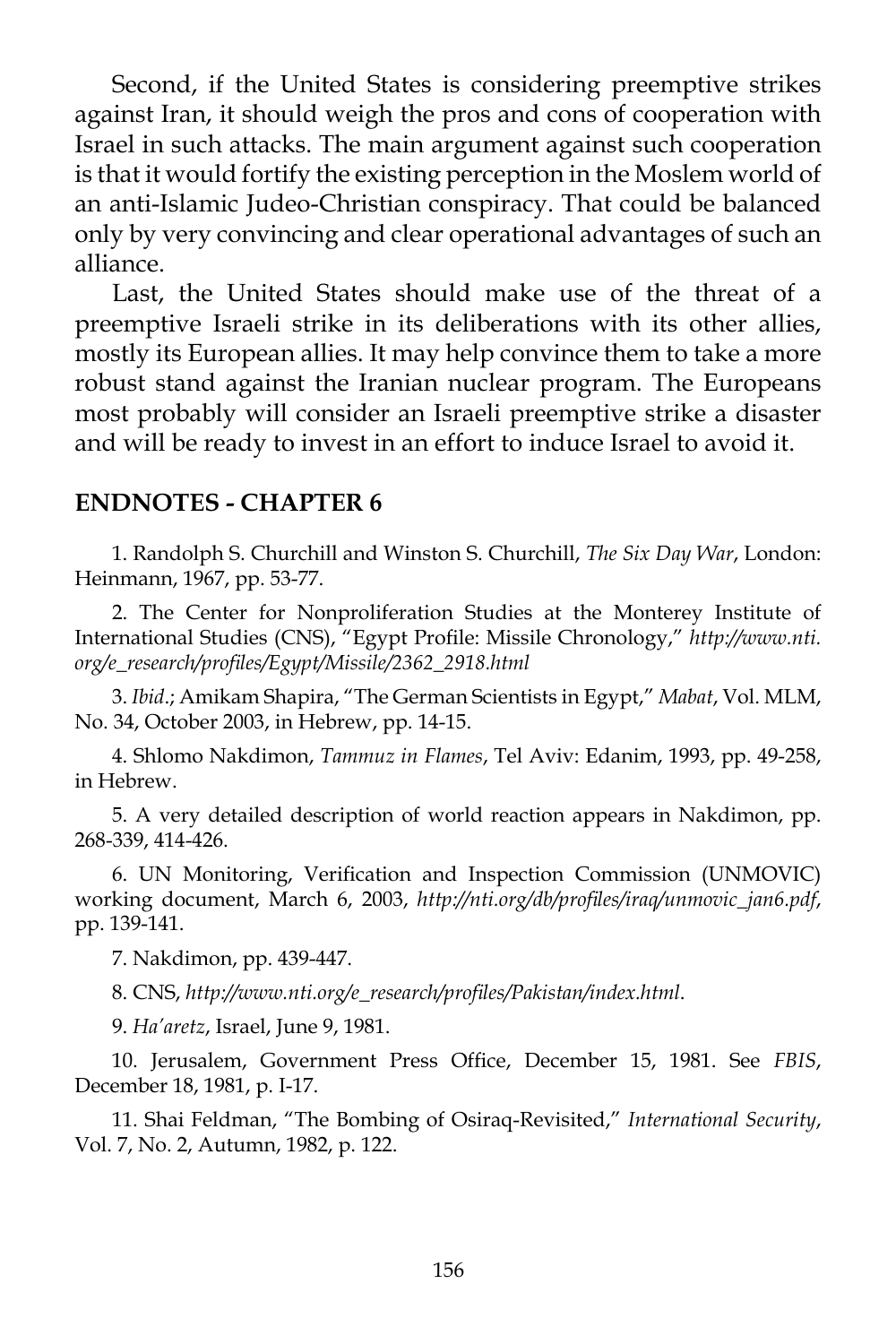12. Etel Solingen, "The Domestic Sources of Regional Regimes: The Evolution of Nuclear Ambiguity in the Middle East," *International Studies Quarterly*, Vol. 38, No. 2, June 1994, p. 307.

 13. Scott D. Sagan, "The Perils of Proliferation: Organization Theory, Deterence Theory, and the Spread of Nuclear Weapons," *International Security*, Vol. 18, No. 4, Spring 1994, pp. 81-85.

 14. Bruce D. Berkowitz, "Proliferation, Deterrence, and the Likelihood of Nuclear War," *The Journal of Conflict Resolution*, Vol. 29, No. 1, March 1985, p. 129.

 15. Frank Barnaby, "The Nuclear Arsenal in the Middle East," *Journal of Palestine Studies*, Vol. 17, No. 1, Autumn 1987, p. 104.

 16. Barry R. Schneider, "Nuclear Proliferation and Counter-Proliferation: Policy Issues and Debates," *Mershon International Studies Review*, Vol. 38, No. 2, October 1994, pp. 225-226.

17. See *http://projects.sipri.se/cbw/research/factsheet-1984.html*.

18. See, for example, *Globes*, Israel, August 28, 2003, p. 40.

19. UNMOVIG working document, March 6, 2003, *ibid*., pp. 139-141.

20. See *http://www.iaea.org/worldatom/Programmes/ActionTeam/nwp2.html*.

 21. The Jaffe Center for Strategic Studies, *Middle East Military Balance*, *http:// www.tau.ac.il/jcss/balance/Israel.pdf*, pp. 17,21.

22. Nakdimon, pp. 57-122.

23. Shapira, pp. 14-15.

24. Nakdimon, pp. 167-179, 191-199, 210-214, 216-225.

25. Nakdimon, pp. 353-379.

 26. The debate between Military Intelligence and the Mossad is described in Yitzhak Latz, "A Nuclear Problem," *Globes*, August 28, 2003, pp. 36- 41, in Hebrew; and in Ben Kaspit, "Israeli Assessment: The Regime in Iran is Developing Nuclear Weapons Because it is Concerned about the Approaching End of the Regime," *Maariv*, June 12, 2003, in Hebrew.

 27. Shlomo Brom, "Military Balances in the Region" in Ephraim Kam and Yiphtah Shafir, eds., *The Middle East Strategic Balance 2002-2003*, Tel Aviv: The Jaffe Center for Strategic Studies, 2003, p. 81.

 28. *GlobalSecurity.org*, "Target Iran--Air Strikes," *http://www.globalsecurity.org/ military/ops/iran-strikes.htm*.

 29. Michael Knights, "Iranian Nuclear Weapons, Part II: Operational Challenges," Washington Institute, Policy Watch. No. 761, May 28, 2003.

 30. Shlomo Brom and Yiftah Shapir, eds., *The Military Balance 2001-2002*, Cambridge, MA: The MIT Press, 2002, pp. 433-434.

31. *Maariv*, November 16, 2003; *Ha'aretz*, October 28, 2003, in Hebrew.